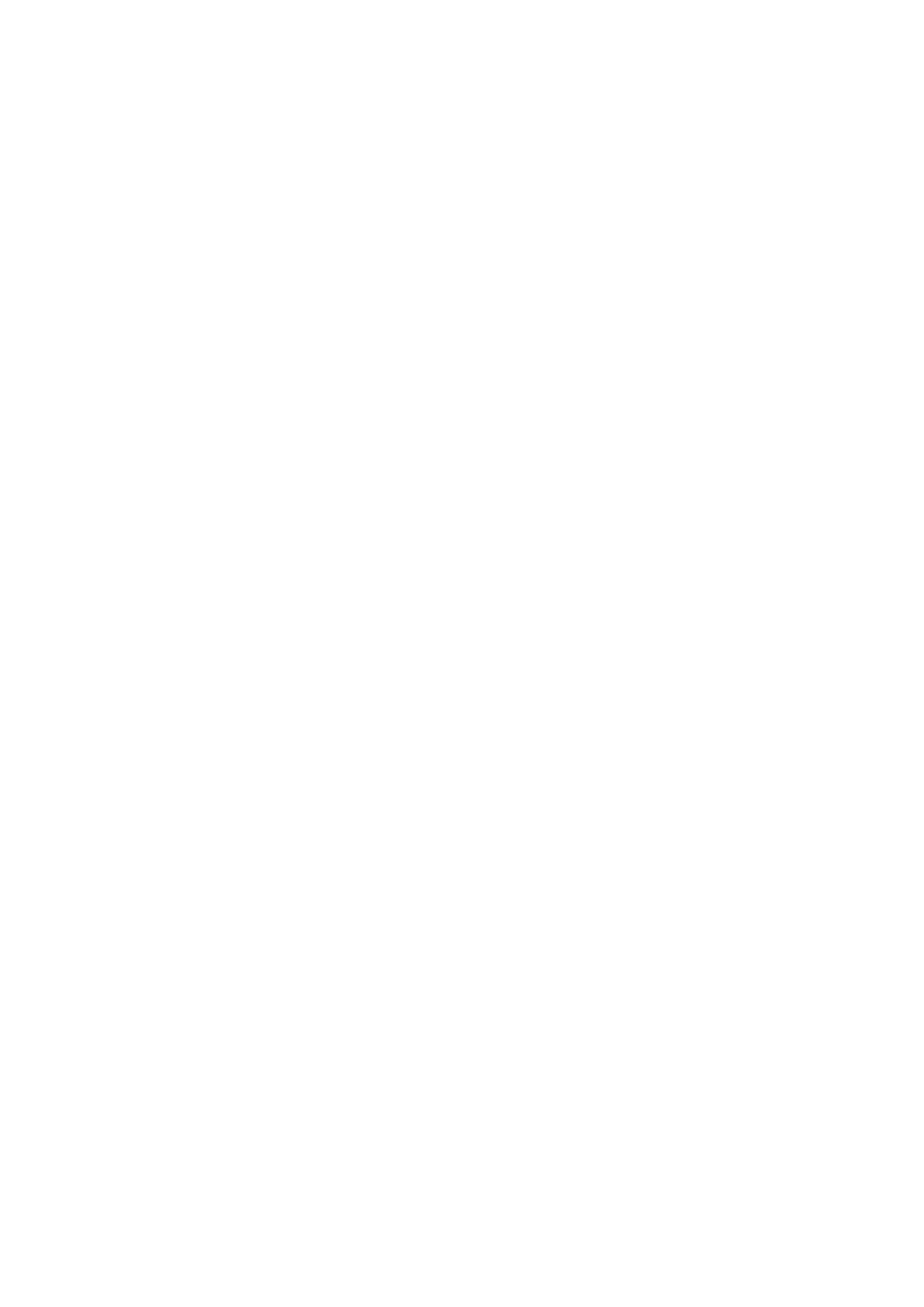# Disinvestment

Overview of disinvestment experiences and challenges in selected countries

Project report

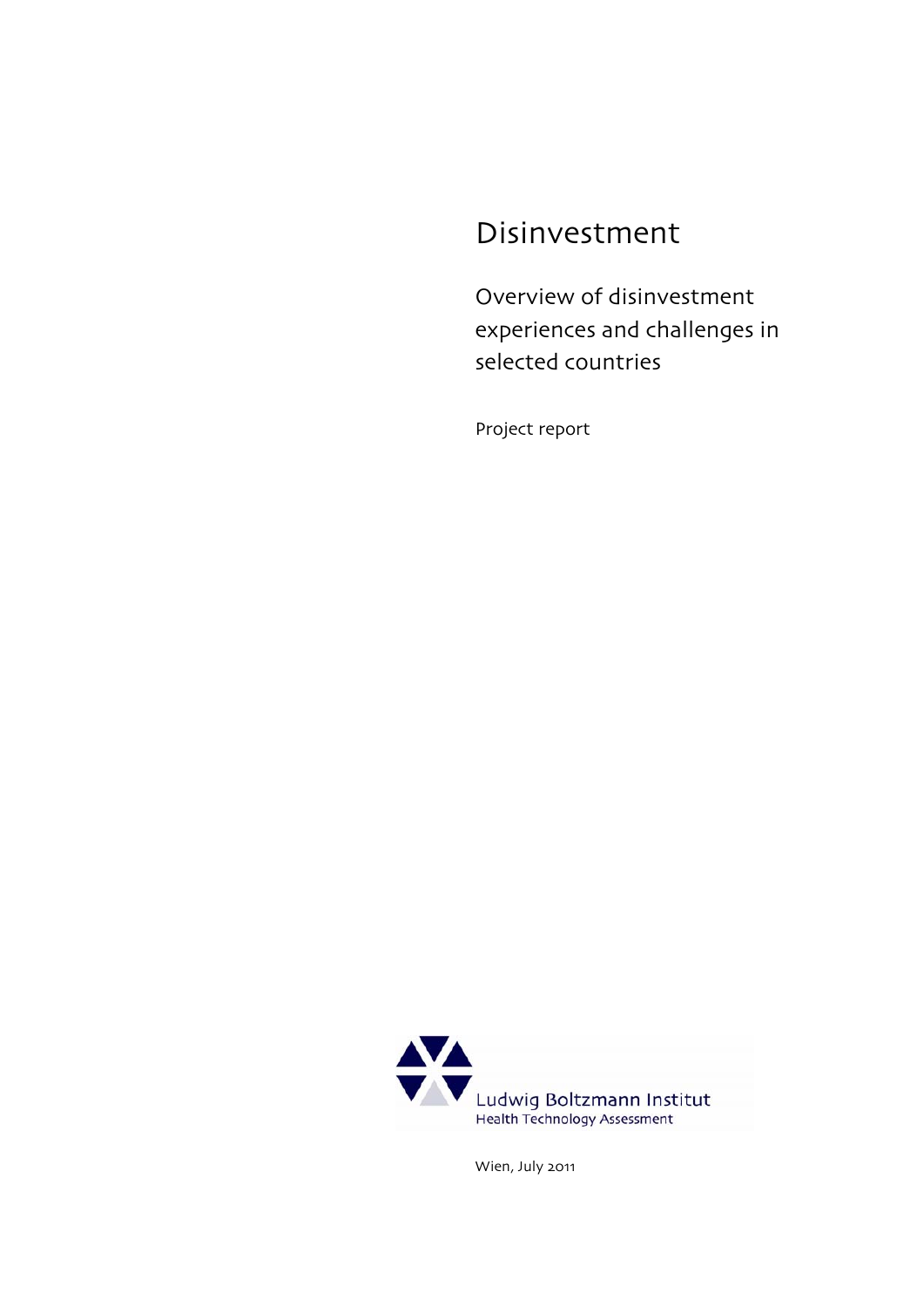#### Project team

Project leader: Dr. Anna Nachtnebel, MSc Project team: Jone Gerdvilaite, BA

#### Additional contribution

Systematic literature search: Tarquin Mittermayr, BA Internal review: PD DR. Claudia Wild

#### This report should be referenced as follows:

Gerdvilaite, J., Nachtnebel, A. Disinvestment: overview of disinvestment experiences and challenges in selected countries. HTA- Projektbericht. 2011; Nr. 57. Wien: Ludwig Boltzmann Institut für Health Technology Assessment.

#### Conflict of Interest

All contributing authors declare that they have no conflicts of interest according to the Uniform Requirements of Manuscripts Statement of Medical Journal Editors (www.icmje.org)

#### CONTACT INFORMATION

#### Publisher:

Ludwig Boltzmann Gesellschaft GmbH Nussdorferstr. 64, 6. Stock, A-1090 Wien http://www.lbg.ac.at/gesellschaft/impressum.php

#### Responsible for Contents:



Ludwig Boltzmann Institute of Health Technology Assessment (LBI-HTA) Garnisongasse 7/20, A-1090 Vienna http://hta.lbg.ac.at/

HTA project reports of the LBI-HTA do not appear on a regular basis and serve to publicize the research results of the Ludwig Boltzmann Institute of Health Technology Assessments.

HTA project reports of the LBI-HTA are available in a minimal amount in print and also available to the public via the Internet at "http://eprints.hta.lbg.ac.at":

HTA-Projektbericht Nr: 057 ISSN 1992-0488 ISSN online 1992-0496 [http://eprints.hta.lbg.ac.at/view/types/hta\\_report.html](http://eprints.hta.lbg.ac.at/view/types/hta_report.html)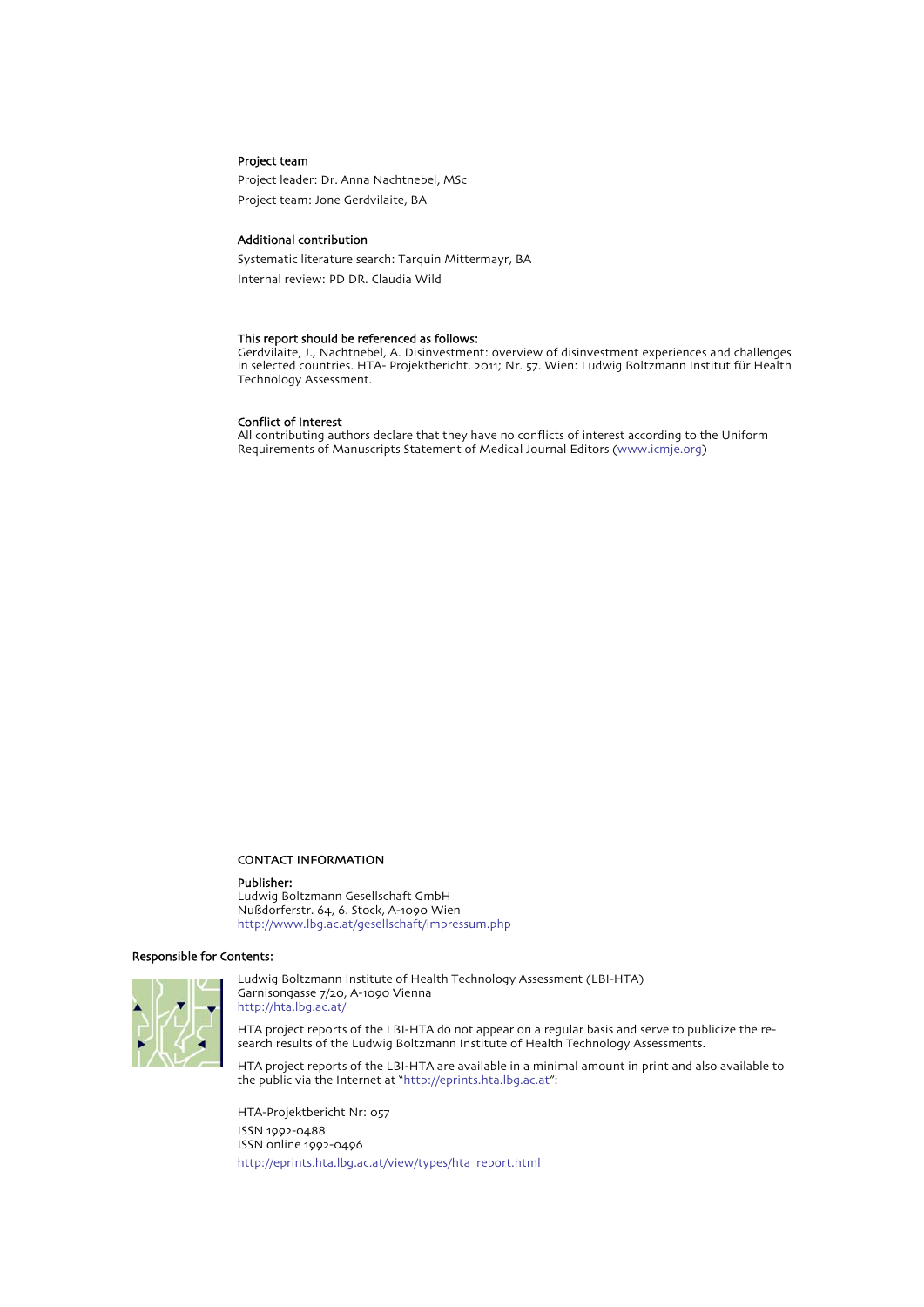# Table of Contents

| $\mathbf{1}$ |            |       |  |  |
|--------------|------------|-------|--|--|
|              | 1.1        |       |  |  |
|              | 1.2        |       |  |  |
|              |            | 1.2.1 |  |  |
|              |            | 1.2.2 |  |  |
|              |            |       |  |  |
|              | 2.1        |       |  |  |
|              | 2.2.       |       |  |  |
|              |            | 2.21  |  |  |
|              | 2.3        |       |  |  |
|              | 2.4        |       |  |  |
|              |            |       |  |  |
| 3            |            |       |  |  |
|              | 3.1        |       |  |  |
|              |            | 3.1.1 |  |  |
|              |            | 3.1.2 |  |  |
|              |            | 3.1.3 |  |  |
|              | 3.2        | 3.1.4 |  |  |
|              |            | 3.2.1 |  |  |
|              |            | 3.2.2 |  |  |
|              |            | 3.2.3 |  |  |
|              |            | 3.2.4 |  |  |
|              | 3.3        |       |  |  |
|              |            | 3.3.1 |  |  |
|              |            | 3.3.2 |  |  |
|              |            | 3.3.3 |  |  |
|              |            | 3.3.4 |  |  |
|              | 3.4        |       |  |  |
|              |            | 3.4.1 |  |  |
|              |            | 3.4.2 |  |  |
|              |            | 3.4.3 |  |  |
|              |            | 3.4.4 |  |  |
|              | 3.5        |       |  |  |
|              |            |       |  |  |
|              |            |       |  |  |
| 4.1          |            |       |  |  |
|              | 4.2        |       |  |  |
|              | 4.3        |       |  |  |
|              | 4.4<br>4.5 |       |  |  |
|              | 4.6        |       |  |  |
|              |            |       |  |  |
| 5            |            |       |  |  |
| 6            |            |       |  |  |
| 7            |            |       |  |  |
|              | 7.1        |       |  |  |
|              | 7.2        |       |  |  |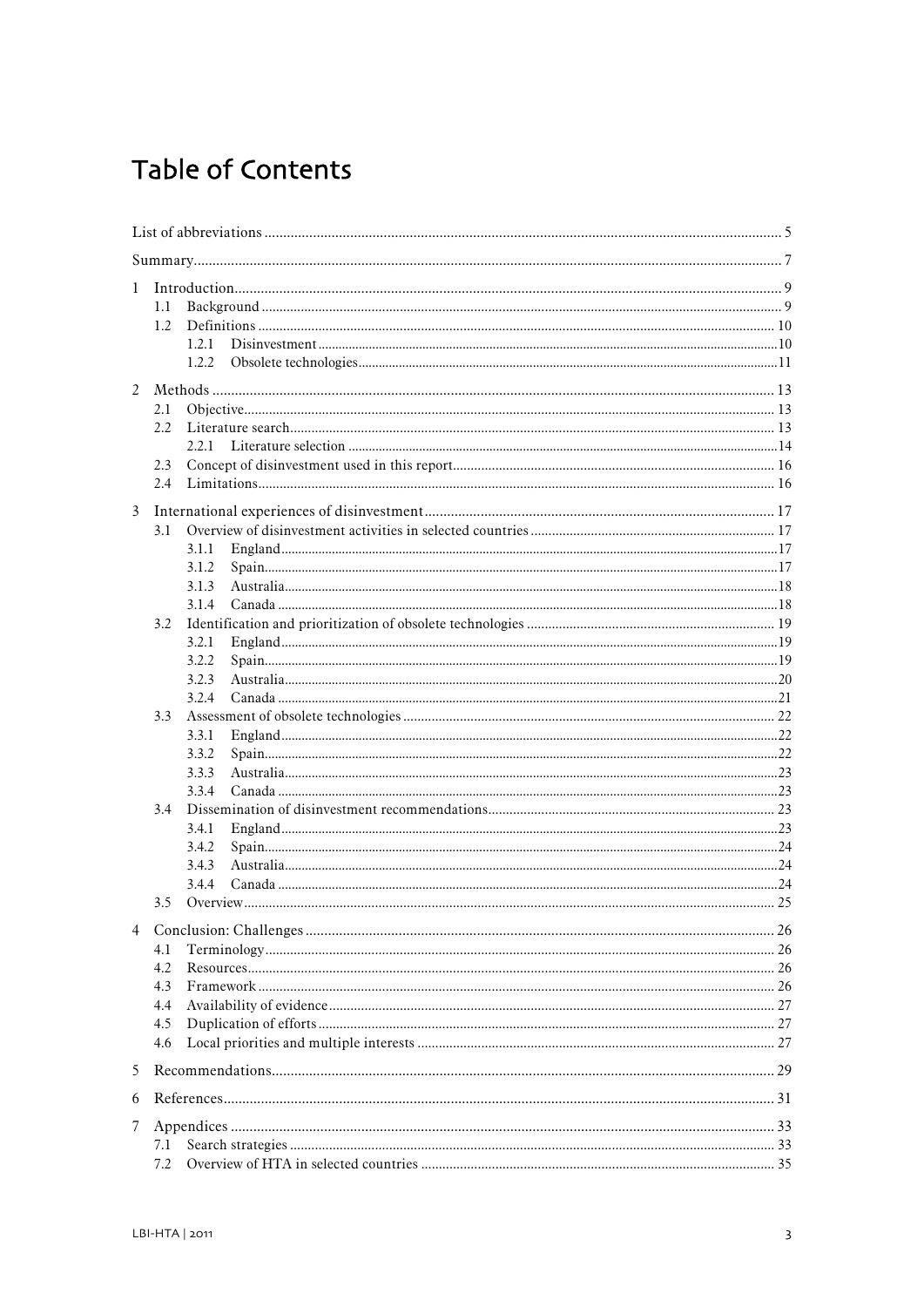### Figures

### Tables

| Table 8.2-1. Overview of HTA and disinvestment in Canada, Australia, Spain and England35 |  |
|------------------------------------------------------------------------------------------|--|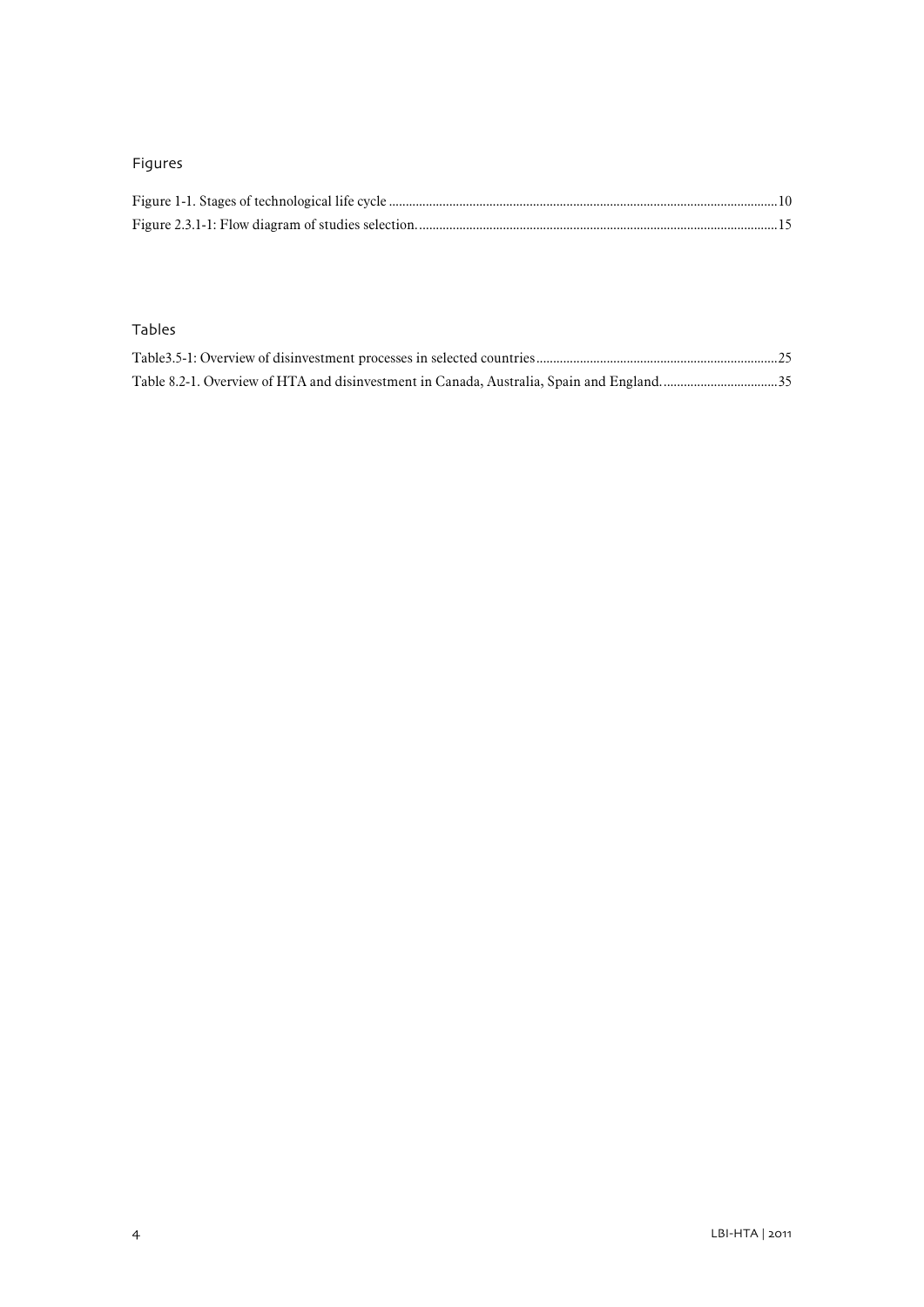# <span id="page-6-0"></span>List of abbreviations

AHTA – Adelaide Health Technology Assessment AU - Australia CA - Canada CADTH - Canadian Agency for Drugs and Technology in Health CRD – Centre for Reviews and Dissemination DoH – Department of Health (England) DoHA – Department of Health and Ageing (Australia) ES - Spain GuNFT - Guideline for Not Funding existing health Technologies HTA - Health Technology Assessment IHE – Institute of Health Economics MBS – Medicare Benefits Schedule (Australia) MSAC – Medical Services Advisory Committee (Australia) MTA – Multiple Technology Appraisal NHS – National Health Service NICE - National Institute for Health and Clinical Excellence PBAC – Pharmaceuticals Benefit Advisory Committee (Australia) PBMA – Program Budgeting and Marginal Analysis PBS - Pharmaceuticals Benefit Scheme (Australia) PCT – Primary Care Trust R&D – Research & Development STA – Single Technology Appraisal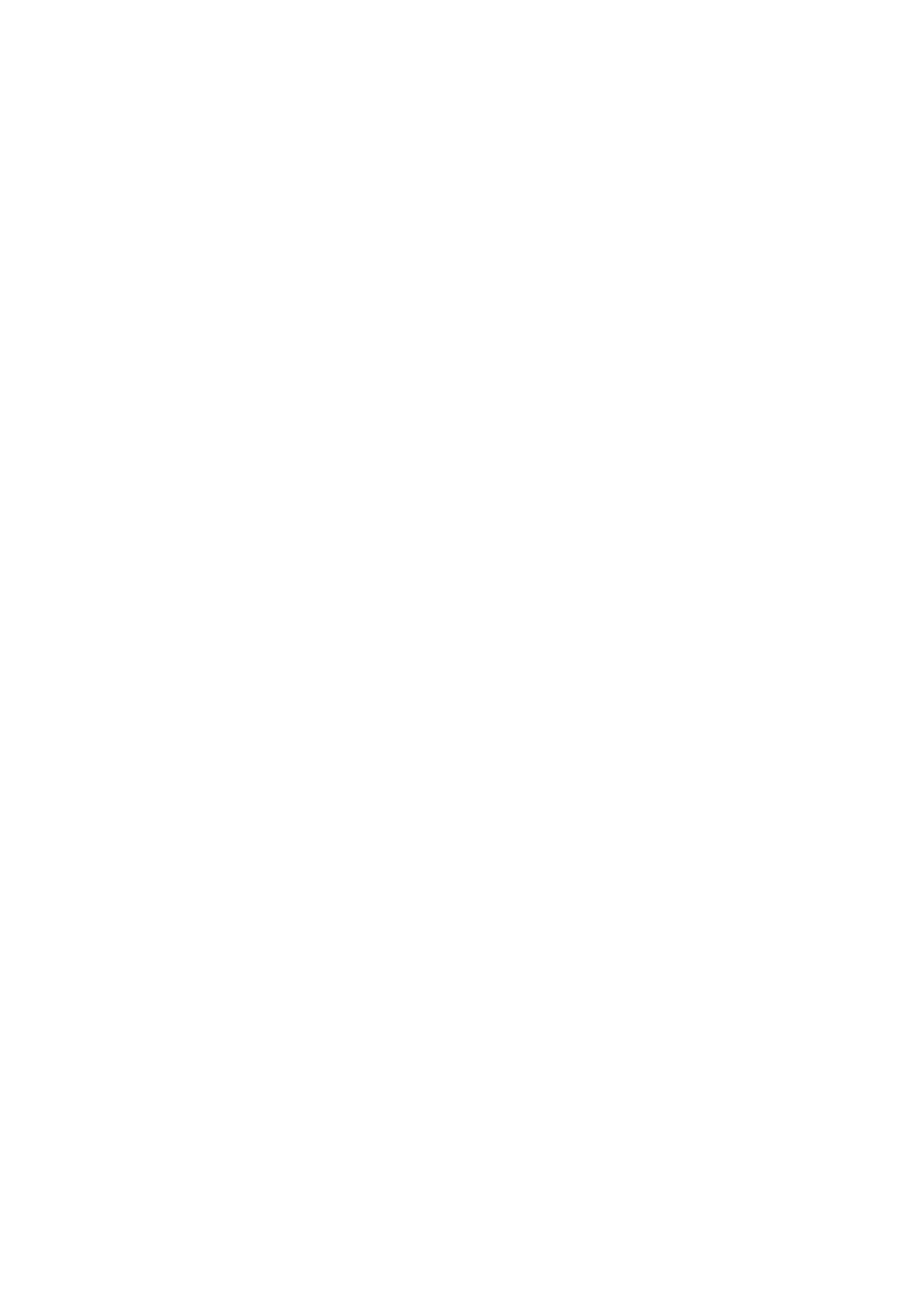# <span id="page-8-0"></span>Summary

#### Background

| Dackgluulu                                                                                                                                                                                                                                                                                                                                                                                                                                                                                                                                                                                                                                                                                                             |                                                                 |
|------------------------------------------------------------------------------------------------------------------------------------------------------------------------------------------------------------------------------------------------------------------------------------------------------------------------------------------------------------------------------------------------------------------------------------------------------------------------------------------------------------------------------------------------------------------------------------------------------------------------------------------------------------------------------------------------------------------------|-----------------------------------------------------------------|
| One of the main activities of Health Technology Assessment (HTA) is the<br>evaluation of new and emerging healthcare technologies. Disinvestment as a<br>concept emerged from existing HTA activities and refers to the evaluation of<br>technologies in their last stage of technology lifecycle. Many technologies<br>currently in use have never been assessed; therefore disinvestment has<br>started gaining attention as a policy approach for more efficient use of<br>healthcare resources.                                                                                                                                                                                                                    | new concept                                                     |
| Methods                                                                                                                                                                                                                                                                                                                                                                                                                                                                                                                                                                                                                                                                                                                |                                                                 |
| A systematic literature review was conducted in four databases to identify<br>articles published in English. In addition to websites of HTA agencies,<br>Google, Google Scholar and grey literature were used to retrieve relevant in-<br>formation. 283 records were identified after deduplication overall. After<br>screening and eligibility assessment 31 records were included. Selection cri-<br>teria were policy perspectives with a focus on disinvesting in obsolete or po-<br>tentially obsolete technologies.                                                                                                                                                                                             | systematic review<br>283 screened<br>31 included                |
| <b>Research question</b>                                                                                                                                                                                                                                                                                                                                                                                                                                                                                                                                                                                                                                                                                               |                                                                 |
| This report investigates internationally used concepts of disinvestment, ex-<br>isting frameworks and guidelines for identification, assessment and dis-<br>semination of results of disinvestment recommendations. Four countries<br>(England, Spain, Australia and Canada) are analyzed as specific examples of<br>disinvestment related research and practices.                                                                                                                                                                                                                                                                                                                                                     | disinvestment as policy<br>Australia, Canada, Spain,<br>England |
| Results                                                                                                                                                                                                                                                                                                                                                                                                                                                                                                                                                                                                                                                                                                                |                                                                 |
| An overview of disinvestment activities in England, Spain, Australia and<br>Canada shows that disinvestment policies are at the developing/piloting<br>phase. Only Spain has a formal methodological framework - the Guideline<br>for Not Funding existing health technologies. The National Institute for<br>Health and Clinical Excellence in England is recognized as already issuing<br>mandatory disinvestment advice, however this might change after a new leg-<br>islation will be passed (Health and Social Care Bill 2011). Active discussion<br>towards implementation of disinvestment policy was found in Canada and<br>Australia, but actual projects are still in the piloting phase at regional level. | different approaches<br>pilot projects                          |
| Six generalized challenges are recognized from the experiences of these four<br>countries. Main problems for a slow disinvestment process were identified as<br>lack of resources and published evidence, lack of methodological framework,                                                                                                                                                                                                                                                                                                                                                                                                                                                                            | 6 generalized challenges                                        |

multiple interests and potential duplication of disinvestment efforts.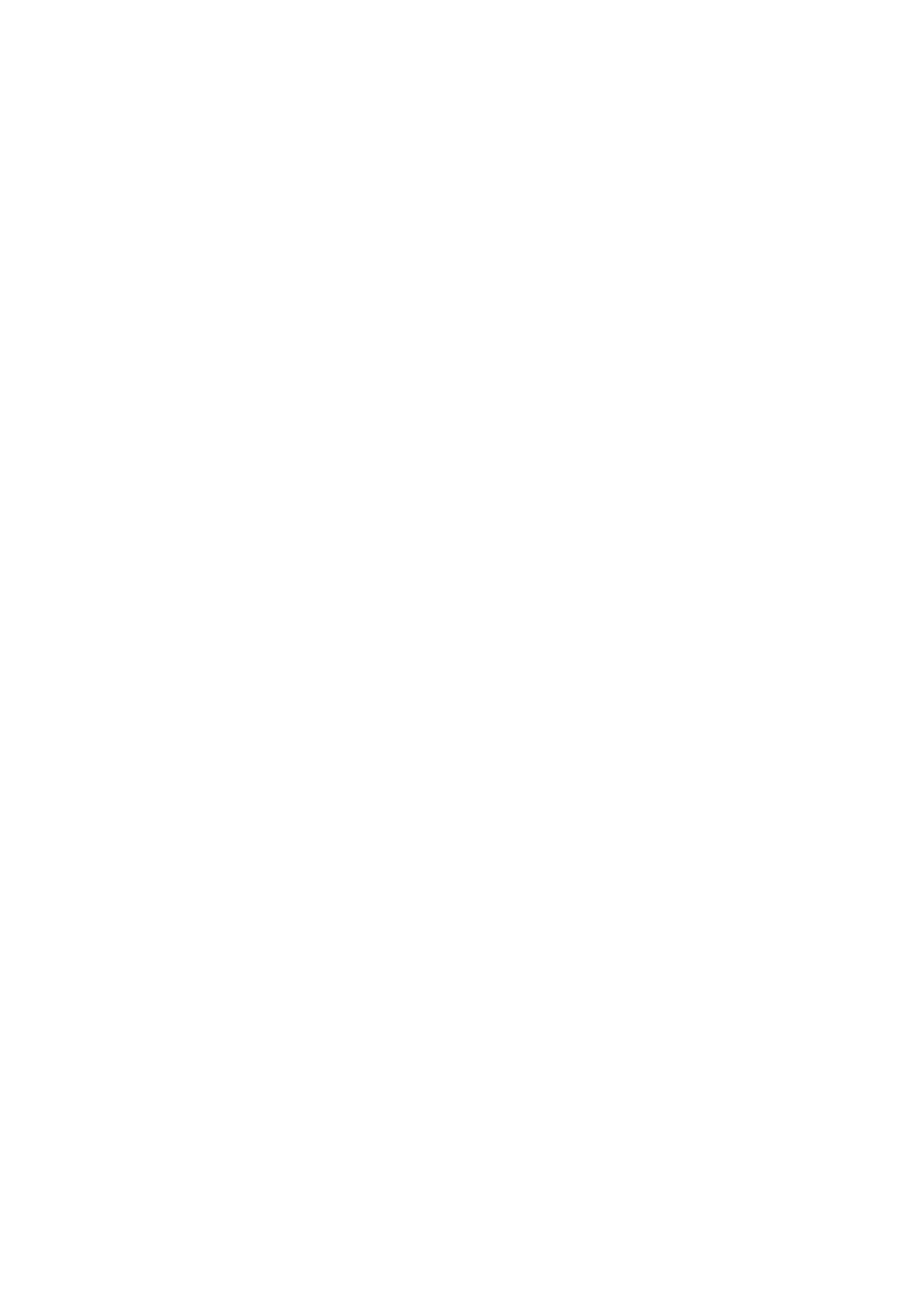## <span id="page-10-0"></span>1 Introduction

## <span id="page-10-1"></span>1.1 Background

One of the main activities of Health Technology Assessment (HTA), often also referred to as "forth hurdle", is the assessment of new and emerging health technologies prior to reimbursement decisions. In order to assess the potential impact of a new health technology on the health care system regarding the consequences for patients and for health professionals, many efforts concentrated on the design and development of methods and standards for the assessment of safety, effectiveness and cost-effectiveness of those new and emerging health technologies.

However, every health technology passes through different levels of development throughout its lifetime (see figure 1-1) and eventually reaches the "obsolete technology" state. In addition, since the majority of health technologies already in use have never been assessed before, there is a growing interest in the detection and evaluation of obsolete technologies [\(1](#page-32-1), [2\)](#page-32-2) and only little evidence exists of the impact health systems are experiencing due to the usage of obsolete health technologies. obsolescence technological life cycle

However, "disinvesting" in already diffused technologies is not a mechanical cancellation of health technologies which prove to be ineffective, but a set of various factors have to be taken into account. Reviewing health services already in use could cause fears and dissatisfaction among patients and health professionals, as it might be seen as a reduction of the benefit packages. From HTA agencies' perspectives, disinvestment can be seen as the possibility to broaden the scope of HTA activities by offering insight into effectiveness, cost effectiveness and impact on healthcare budget of health technologies which are in use already. From the health care system's view, identification of obsolete technologies offers advantages in terms of increased efficiency or safety.

An increase in research activities on disinvestment is noticeable since 2006. However, because almost no comprehensive systematic literature review on international disinvestment practices published until now, a research gap exists concerning methods for the implementation of disinvestment activities. This report thus aims to present a summary of experiences in setting up disinvestment agendas in four selected countries, to give an overview of accompanying challenges and to further stimulate discussion about the topic.

fears and chances disinvestment – complex process

research gap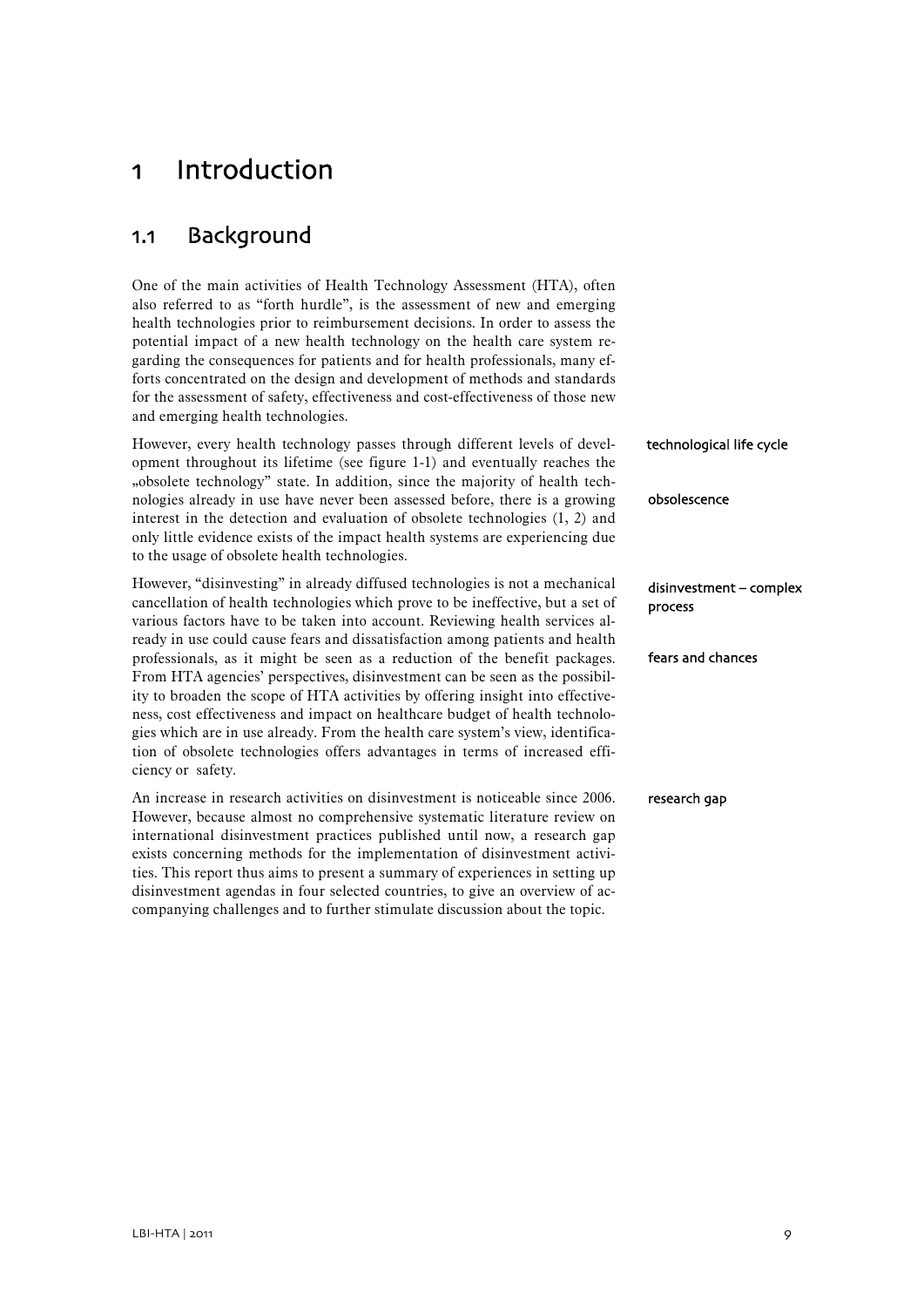

Figure 1-1. Stages of technological life cycle

Source: Adapted from Goodman (3).

### 1.2 Definitions

#### 1.2.1 Disinvestment

<span id="page-11-2"></span><span id="page-11-1"></span><span id="page-11-0"></span>Disinvestment is a relatively new concept and the majority of related literature dates from 2006. Many synonymous definitions such as "withdrawing from a service and redeploying resources", "decommissioning", "delisting", "resource release", "defunding" are used to refer to disinvestment and even the term "disinvestment" is not used homogenously. Even though no internationally accepted terminology was found, the most widely applied definition is the one provided by Elshaug et al. [\(4\)](#page-32-3): new concept synonyms

"disinvestment is the process of (partially or completely) withdrawing health resources from any existing health care practices, procedures, technologies, or pharmaceuticals that are deemed to deliver little or no health gain for their cost and thus are not efficient health resource allocation". most used definition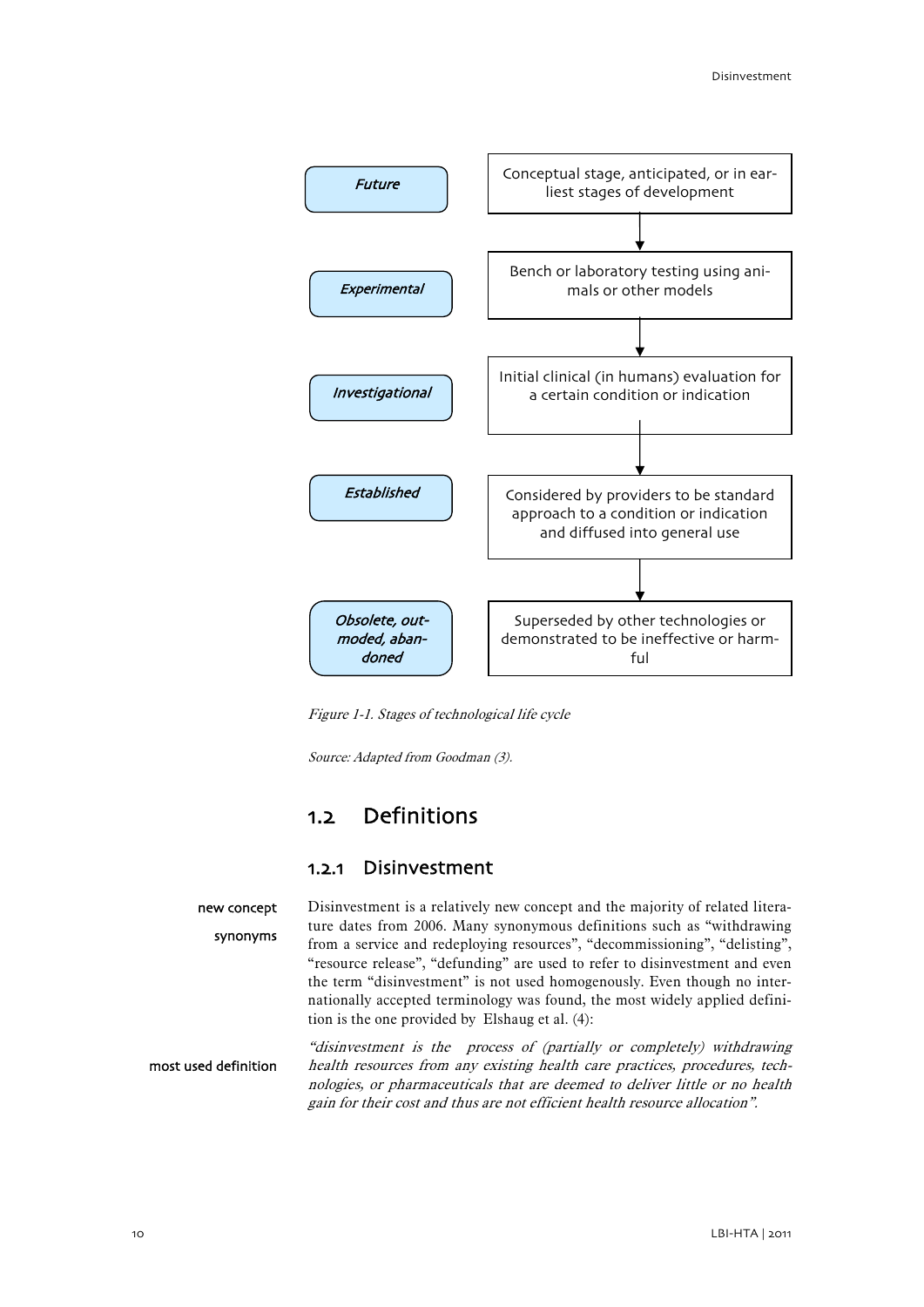Australian and Canadian researchers emphasized the distinction between rationing and disinvestment. Rationing is "withholding beneficial interventions for cost reason", while disinvestment focuses "on reducing ineffective or inappropriately applied practices, thus improving care and reducing waste without the need to withhold effective care through rationing ap-proaches" [\(5\)](#page-32-4).

Furthermore differentiation is made between "explicit" and "implicit" disinvestment , which other authors sometimes refer to as "active" and "passive" disinvestment  $(2, 6)$  $(2, 6)$  $(2, 6)$  $(2, 6)$ :

"Explicit disinvestment refers to the process of taking resources from one service in order to use them for other purposes (i.e. reallocation of resources). Implicit disinvestment is described as replacement and updating of practice and it occurs when a technology or intervention is superseded and therefore falls out of use".

### <span id="page-12-0"></span>1.2.2 Obsolete technologies

The general meaning of obsolescence refers to the point in the health technology lifecycle when ([7\)](#page-32-6):

"newer products or technologies supersede the old and when the costs of maintenance or repair outpace the benefits of the replacement technology"

A more specific definition of obsolete health technologies is ([8\)](#page-32-7):

"any health technology in use for one or more indications, whose clinical benefit, safety or cost-effectiveness has been significantly superseded by other available alternatives".

Differentiation is also made between "potentially obsolete" and "obsolete" technologies [\(8](#page-32-7)):

"A potentially obsolete technology is one which is indicated as being possibly obsolete after the process of detection, while an obsolete technology is one which is shown to be obsolete following the issue of a report based on a systematic review".

rationing vs. disinvestment

explicit vs. implicit disinvestment

definition

obsolete vs. potentially obsolete technologies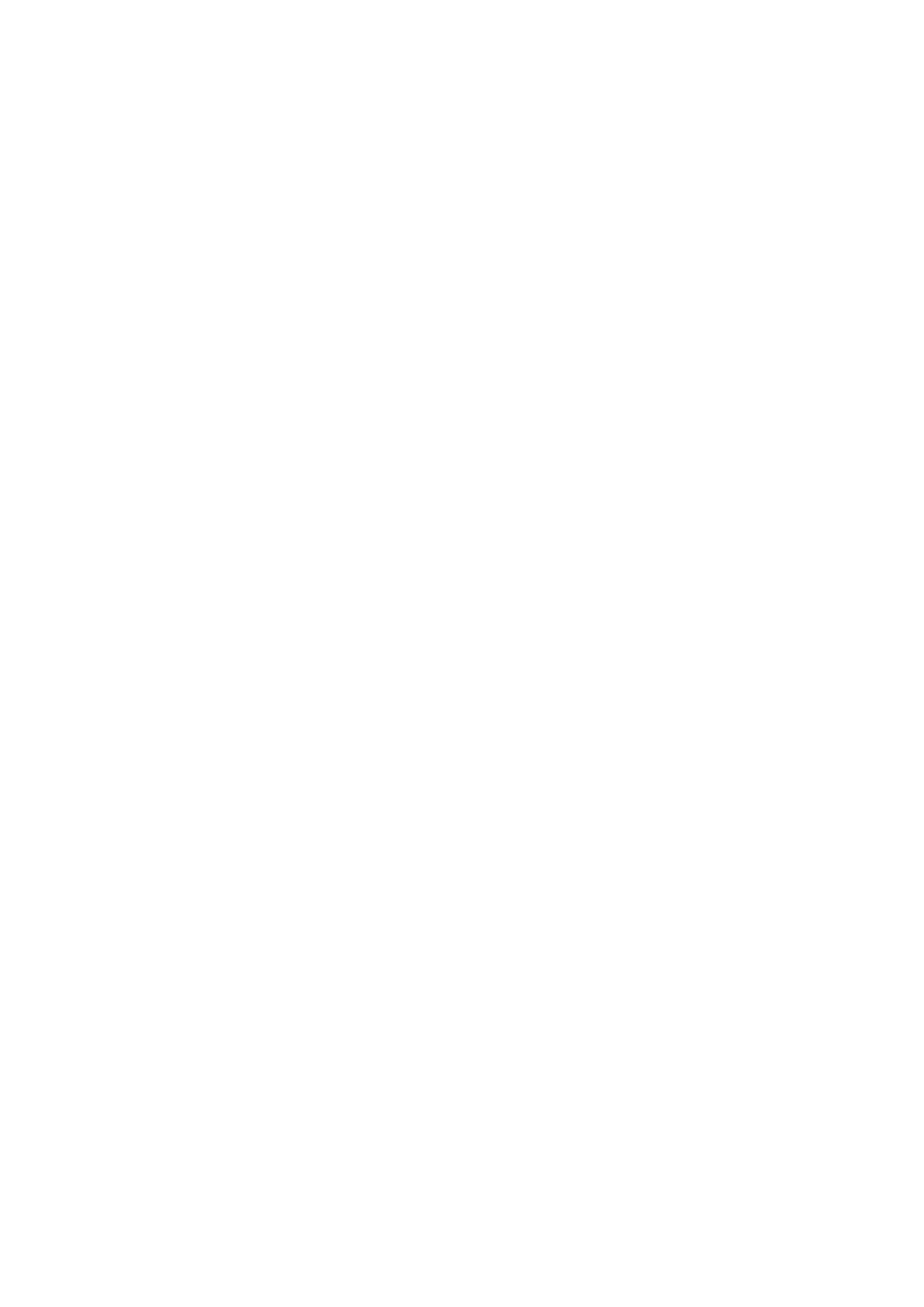# <span id="page-14-0"></span>2 Methods

## <span id="page-14-1"></span>2.1 Objective

The aim of this report was to provide a comprehensive overview of existing disinvestment approaches of selected countries in order to identify common challenges which might hamper introduction of disinvestment activities in other settings and to derive recommendations for the successful implementation of disinvestment strategies.

The main intent of this report was to investigate existing practices of disinvestment activities to answer the following questions:

- $\bullet$  Is there an explicit framework for disinvestment activities?
- What are the criteria for identification and prioritization of technologies for disinvestment?
- How are disinvestment results disseminated among decision makers?
- $\bullet$  What are the challenges faced in the selected countries during the disinvestment processes?

The country specific information was analyzed to answer the first three questions whereas the last question aimed to generalize the overall information in order to develop a non-country specific set of challenges and policy suggestions.

## <span id="page-14-2"></span>2.2 Literature search

| A systematic literature search was conducted in April 2011 to identify the     | systematic lite |
|--------------------------------------------------------------------------------|-----------------|
| relevant literature (the detailed search strategy can be found in the appendix | search          |
| 7.1). Following databases were searched:                                       |                 |

- Ovid Medline
- **<sup>₩</sup>** EMBASE
- Centre for Review and Dissemination databases
- Cochrane Library

The searches were restricted to articles published in English from 1949 – April 2011. 390 records were identified.

The bibliographies of identified key articles were hand searched for any other relevant articles. As the majority of the literature came from only a few countries (England, Spain, Australia and Canada), with disinvestment systems already in place, the analysis of possible approaches were restricted to information available on the websites of HTA institutions of those countries:

review of existing approaches to disinvestment

research questions:

framework

identification & prioritization of technologies result dissemination

challenges

rature

web searches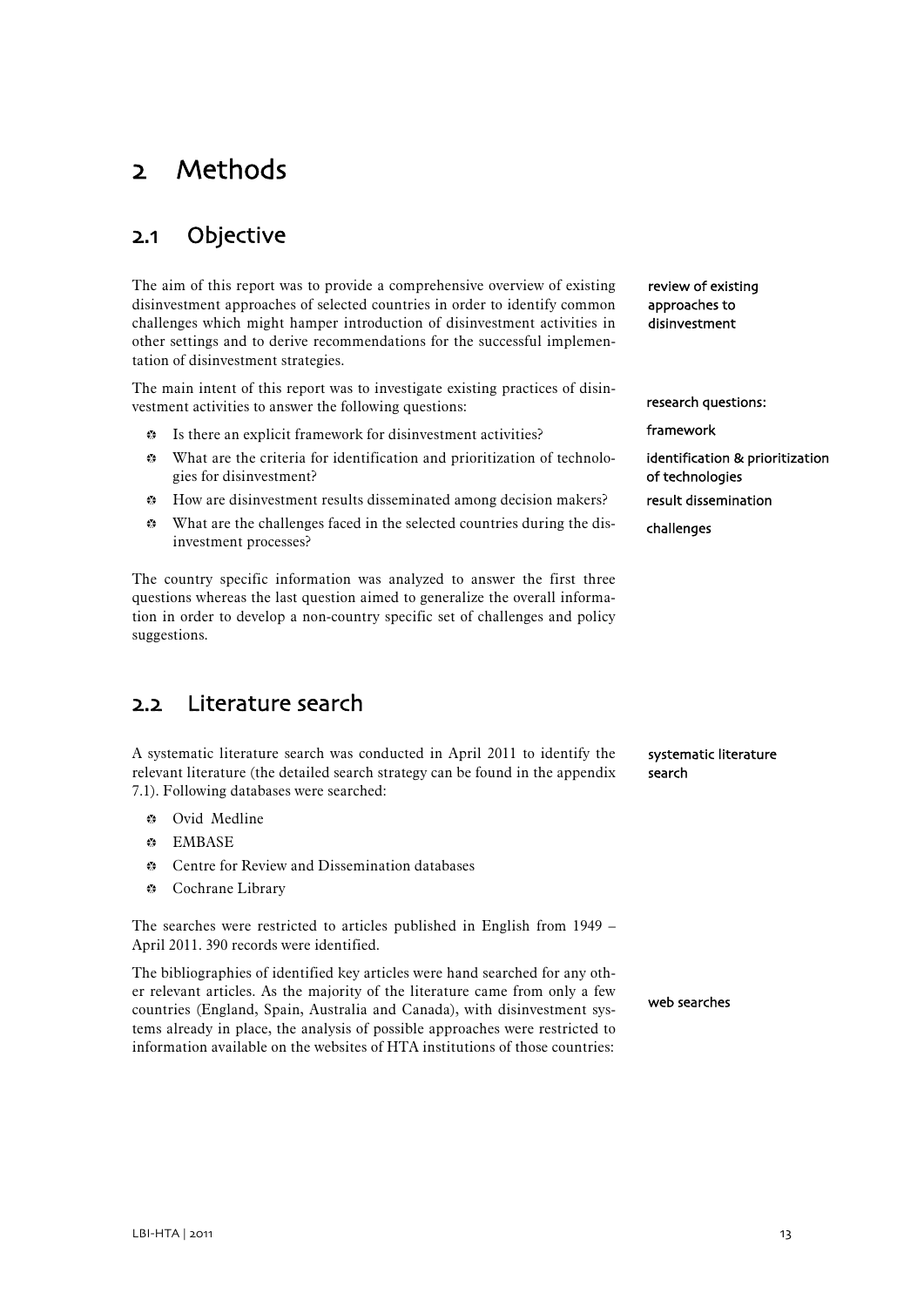- National Institute for Health and Clinical Excellence NICE (England)
- Basque Office for Health Technology Assessment OSTEBA (Spain)
- Galician Agency for Health Technology Assessment Avalia-T (Spain)
- Canadian Agency for Drugs and Technologies in Health CADTH (Canada)
- Medical Services Advisory Committee MSAC (Australia)
- Pharmaceutical Benefits Advisory Committee PBAC (Australia)
- Adelaide Health Technology Assessment AHTA (Australia)

#### grey literature

websites of HTA organizations hand

searched

In addition, web searches, using Google and Google Scholar search engines were conducted to identify grey literature such as conference abstracts, posters, slide sets and press releases. Literature identification from sources other than databases led to additional 45 records.

### 2.2.1 Literature selection

Selection criteria were articles on methodology focusing on disinvesting in obsolete or potentially obsolete technologies in general or providing an overview on one of the four selected countries.

The systematic search identified 283 records after deduplication. In total, 31 papers were included. A considerable part of the information in this report came from the grey literature – slide sets, conference abstracts, posters. Information from national HTA agencies websites were used for specific disinvestment related information and for background information on country specific HTA activities (see Annex 7.2).

<span id="page-15-0"></span>focus on disinvestment/obsolete technologies 283 records

31 included web searches and grey

literature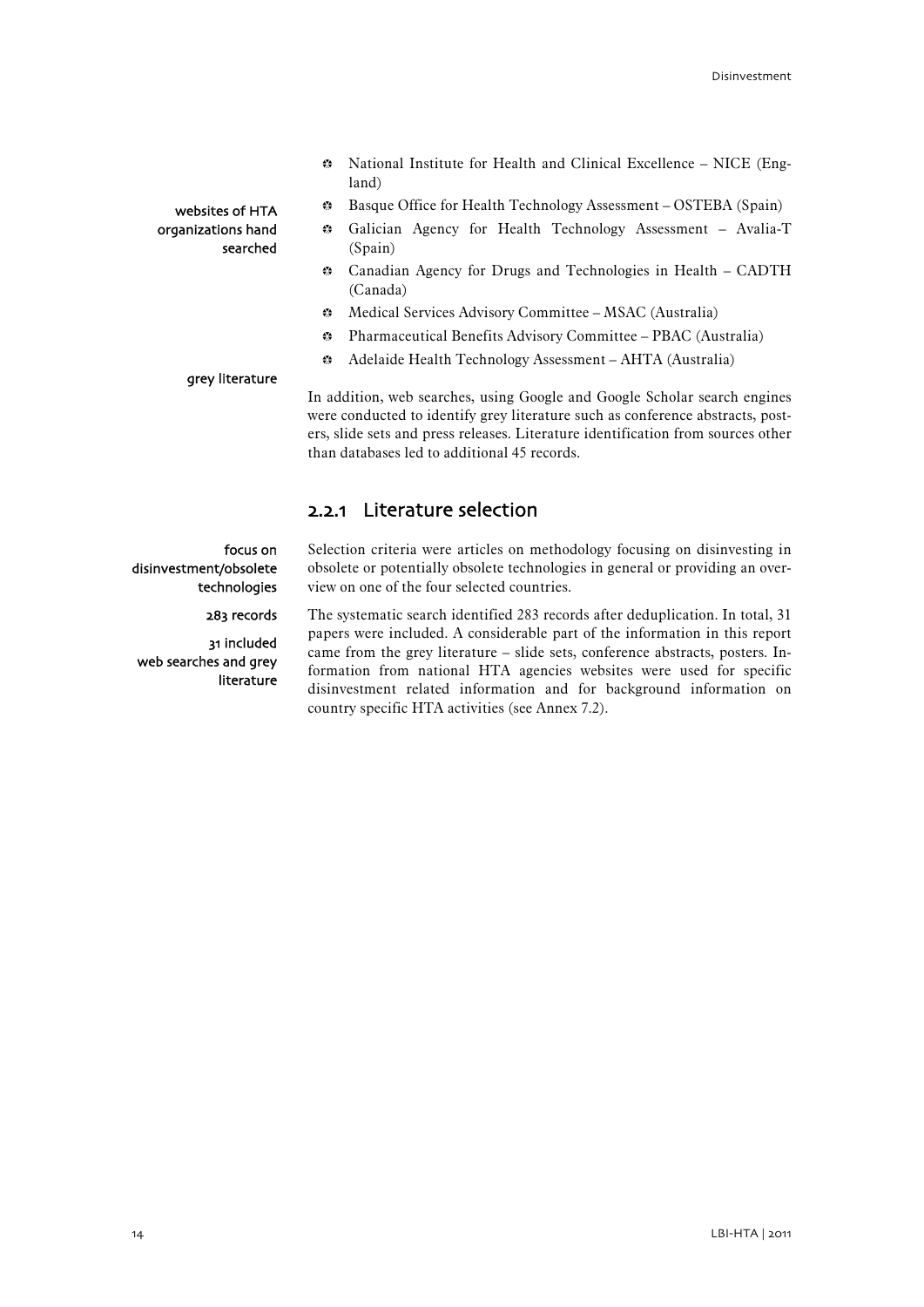Information from other countries than England, Spain, Australia and Canada were identified in the form of slides or pilot project description, but not included in further analysis due to fragmented information available.

fragmented information from other countries



<span id="page-16-0"></span>Figure 2.3.1-1: Flow diagram of studies selection.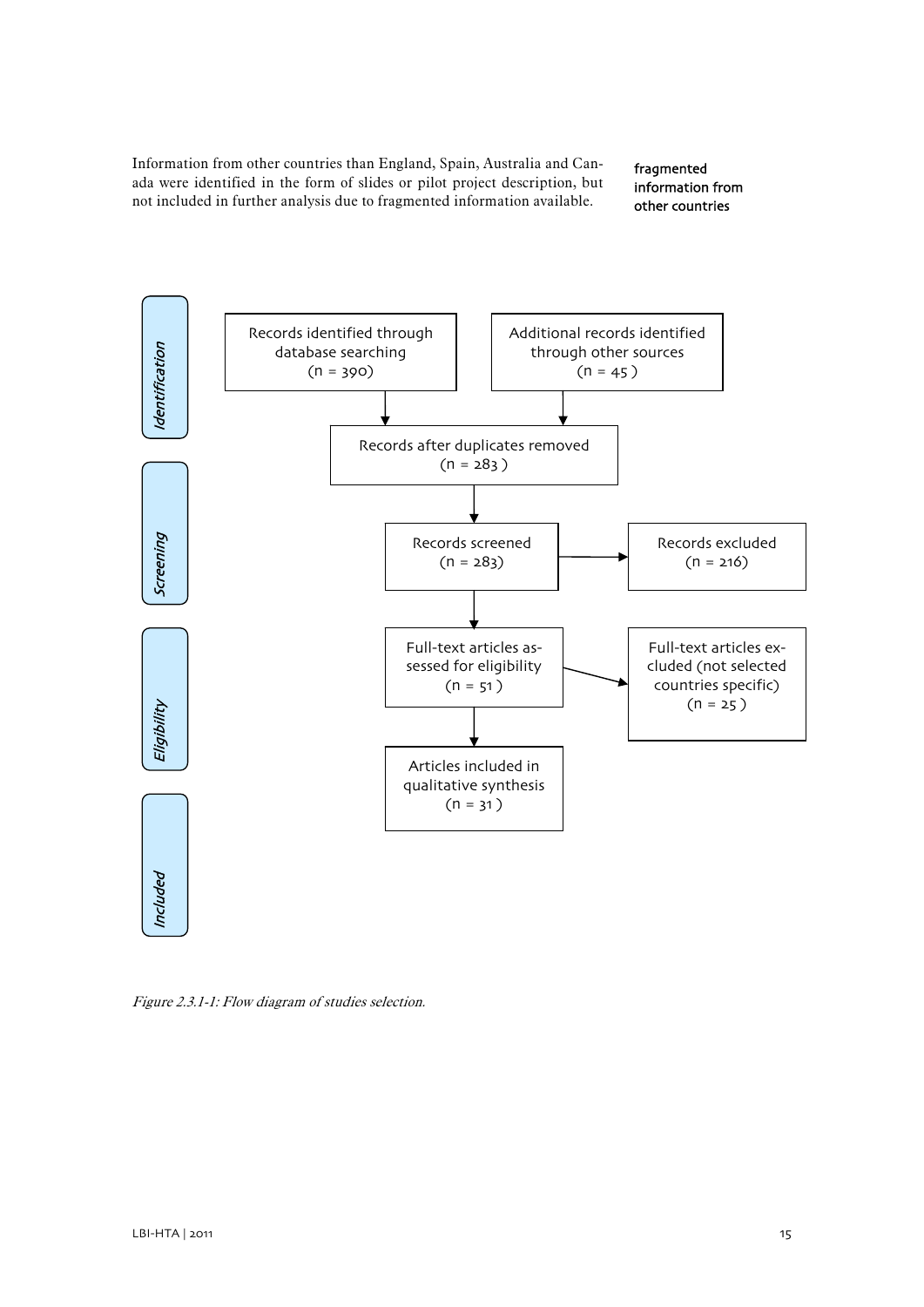## 2.3 Concept of disinvestment used in this report

<span id="page-17-0"></span>terminology not used distinctively

> focus on "active disinvestment"

A common terminology was not found in the papers analyzed and the most often used terms "disinvestment" and "obsolete technology" are not used distinctively. In this report, the term "disinvestment" is used focusing on "active disinvestment". The term "obsolete technology" is used in all encompassing comprehensive meaning (including the term "potentially obsolete"), referring to any health technology, drug or intervention at their last stage of technology lifecycle.

### 2.4 Limitations

<span id="page-17-1"></span>An inclusion of literature published in English only might be a limitation. However as no key articles in languages other than English were identified and due to the availability of HTA websites in English, it is unlikely that any key information on the research topic has been missed. in English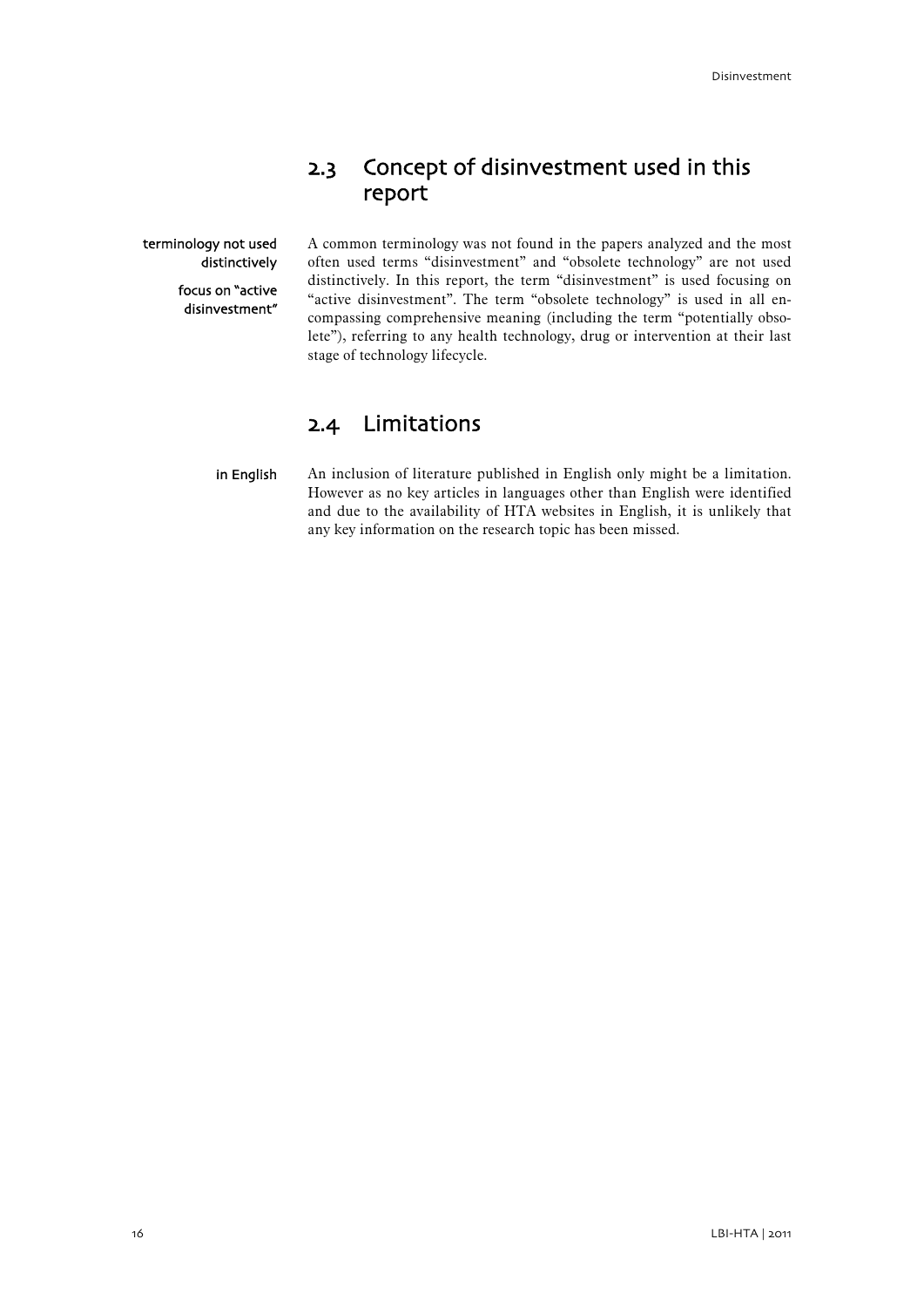## <span id="page-18-0"></span>3 International experiences of disinvestment

|                                                                                                                                                                                                                                                                                                                      | This chapter describes the disinvestment experiences of HTA institutions<br>from England, Canada, Spain and Australia (NICE, CADTH, MSAC,<br>PBAC, AHTA, OSTEBA and Avalia-T). General information of the HTA<br>agencies can be found in the Annex 7.2. | experiences in CA,<br>AU, ES, England |  |
|----------------------------------------------------------------------------------------------------------------------------------------------------------------------------------------------------------------------------------------------------------------------------------------------------------------------|----------------------------------------------------------------------------------------------------------------------------------------------------------------------------------------------------------------------------------------------------------|---------------------------------------|--|
| Initiatives for disinvestment were also identified in Scotland, Italy, France<br>initiatives in other<br>and Denmark, but due to minimal and fragmented information provided<br>countries<br>and no broad scale disinvestment projects identified, these initiatives were<br>excluded from a comprehensive analysis. |                                                                                                                                                                                                                                                          |                                       |  |
|                                                                                                                                                                                                                                                                                                                      | The methods of the selected institutions were analyzed focusing on the fol-<br>lowing aspects:                                                                                                                                                           | focus on:                             |  |
| ₩                                                                                                                                                                                                                                                                                                                    | Processes for the identification of obsolete technologies                                                                                                                                                                                                | identification                        |  |
| ₩                                                                                                                                                                                                                                                                                                                    | Assessment of technologies at the end of their lifecycle                                                                                                                                                                                                 |                                       |  |
| ₩                                                                                                                                                                                                                                                                                                                    | assessment<br>Strategies for the dissemination and uptake of the disinvestment deci-                                                                                                                                                                     |                                       |  |
|                                                                                                                                                                                                                                                                                                                      | sions.                                                                                                                                                                                                                                                   | dissemination                         |  |
|                                                                                                                                                                                                                                                                                                                      |                                                                                                                                                                                                                                                          |                                       |  |

## <span id="page-18-1"></span>3.1 Overview of disinvestment activities in selected countries

### <span id="page-18-2"></span>3.1.1 England

The disinvestment agenda first emerged in 2005, as part of the healthcare system reform. In 2006, the Department of Health/DoH gave NICE an official mandate to develop a framework for the identification and assessment of ineffective interventions [\(5\)](#page-32-4). Critique followed two years later, when the House of Commons Health Committee noticed that no evaluations of older therapies had taken place, and that disinvestment activities had not been enforced. The Committee suggested to conduct more Multiple Technology Assessments (MTAs are reports that examine whole disease areas or classes of drugs ([9](#page-32-8))) in order "to reveal existing treatments which provide poor value for money [\(10\)](#page-32-9)". The Research & Development (R&D) team of NICE responded in 2009 claiming to have produced "at least four key NICE 'disinvestment' recommendations on average each month ([11](#page-32-10))".

In addition, several Primary Care Trusts (PCTs ([12](#page-32-11)) - public authorities in England responsible for planning, securing, funding and coordinating all of the NHS services in a defined geographical area) have initiated local disinvestment activities ([13](#page-32-12)).

On a national level, however, and despite the official mandate, NICE has not published a comprehensive framework for disinvestment till now.

### <span id="page-18-3"></span>3.1.2 Spain

In 2006, a national law opened up the possibility to exclude any health technology which "lacks efficiency, effectiveness, efficacy or has an unfavourable risk-benefit ratio" ([14](#page-32-13)). This law supported a regional legislation of the

NICE has official mandate

disinvestment not fully enforced

more MTAs recommended

4 disinvestment recommendations a month

 local initiatives of **PCTs** 

no comprehensive framework published

legal support for disinvestment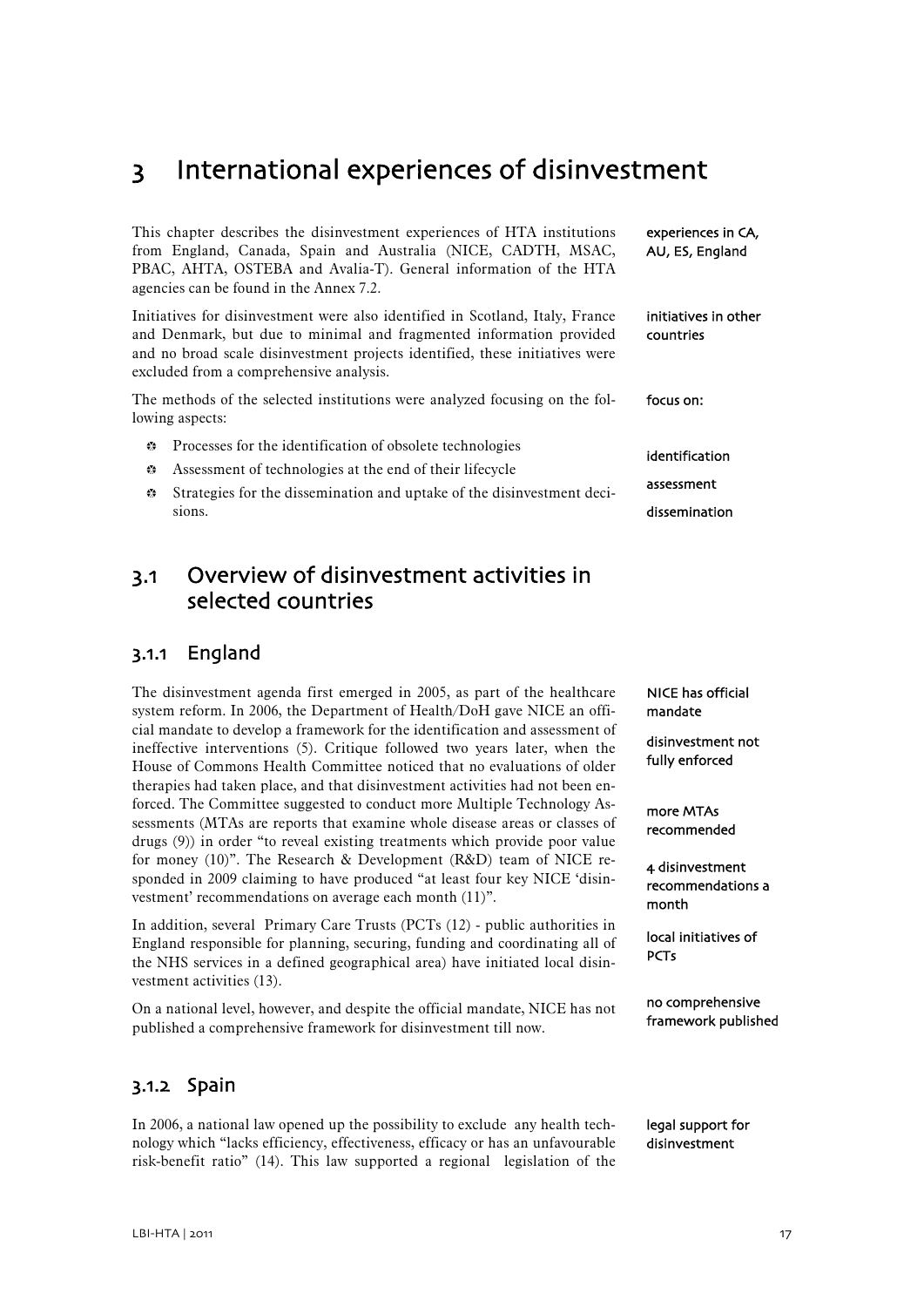|                                 | Basque country issued in 2004 which stated that managers of Basque Health<br>Service (BHS) "should inform the BHS director about those technologies<br>that are no longer being used" (14). However the Basque law did not provide<br>definitions or more specific criteria of the technologies which ought to be<br>reported.                                                                                                                                                |  |  |  |  |
|---------------------------------|-------------------------------------------------------------------------------------------------------------------------------------------------------------------------------------------------------------------------------------------------------------------------------------------------------------------------------------------------------------------------------------------------------------------------------------------------------------------------------|--|--|--|--|
| Osteba and Avalia-T:<br>project | Starting in 2007, two regional HTA agencies (OSTEBA and Avalia-T) initi-<br>ated a project "The identification, prioritisation and evaluation of poten-<br>tially obsolete health technologies" (2, 15). Avalia-T, the Galician HTA<br>agency, published an initial version of methodological guidelines for identi-                                                                                                                                                          |  |  |  |  |
| <b>GUNFT</b>                    | fication, prioritization and assessment of obsolete health technologies, and                                                                                                                                                                                                                                                                                                                                                                                                  |  |  |  |  |
| <b>PriTec tool</b>              | developed PriTec, a publicly available web-based tool for the prioritization<br>of potentially obsolete health technologies. In 2010, the report on the devel-<br>opment of GuNFT, the "Guideline for Not Funding existing health Tech-<br>nologies in health care systems", was published. It is the first and only com-<br>prehensive guideline for technological disinvestment in healthcare till now.<br>Disinvestment activities in Spain related to GuNFT include (16): |  |  |  |  |
| introduce GuNFT in              | a program for the introduction of GuNFT in the BHS hospitals<br>₩                                                                                                                                                                                                                                                                                                                                                                                                             |  |  |  |  |
| hospitals<br>pilot project ES-  | an agreement between HTA agencies to implement a disinvestment<br>₩<br>process in the Spanish Health System                                                                                                                                                                                                                                                                                                                                                                   |  |  |  |  |
| England                         | a pilot project to test GuNFT in Spain and UK hospitals (North West<br>₩<br>region, Manchester)                                                                                                                                                                                                                                                                                                                                                                               |  |  |  |  |
| results not available<br>yet    | Mid-term review and final internal evaluation is planned to be conducted in<br>Basque and Galician regions, however no evidence of the evaluations taking<br>place or results have been found.                                                                                                                                                                                                                                                                                |  |  |  |  |

### 3.1.3 Australia

<span id="page-19-0"></span>

| DoHA review | In 2009, the Department of Health and Ageing conducted an extensive re-        |
|-------------|--------------------------------------------------------------------------------|
|             | view of any ongoing HTA activities in Australia and made a formal proposal     |
|             | for a "Review process with capacity to recommend disinvestment $(1)$ ". In the |
|             | same year, funds were allocated by the government to Medicare (national        |
|             | health program which covers only services listed on the Medicare Benefits      |
| MBS quality | Schedule (MBS)) for the development of the "Quality Framework", an evi-        |
| framework   | dence based framework to identify health technologies already listed in        |
|             | MBS for further evaluation (17).                                               |

Despite the availability of various publications, conferences and seminars, no comprehensive framework has been published yet. discussions

### 3.1.4 Canada

<span id="page-19-1"></span>First "delisting" activities were initiated at a regional level in Canada already in the 1990s, but were, due to lobbying activities of medical groups, unsuccessful [\(5](#page-32-4)). In 2009, an approach was proposed for disinvestment of obsolete technologies in a discussion working paper [\(7\)](#page-32-6) by the Canadian Agency for Drugs and Technology in Health (CADTH): the "Oversight Committee" should be established as a coordinating oversight body or as a part of existing HTA entity for managing standard approaches to disinvestment at national level. "Oversight Committee" proposed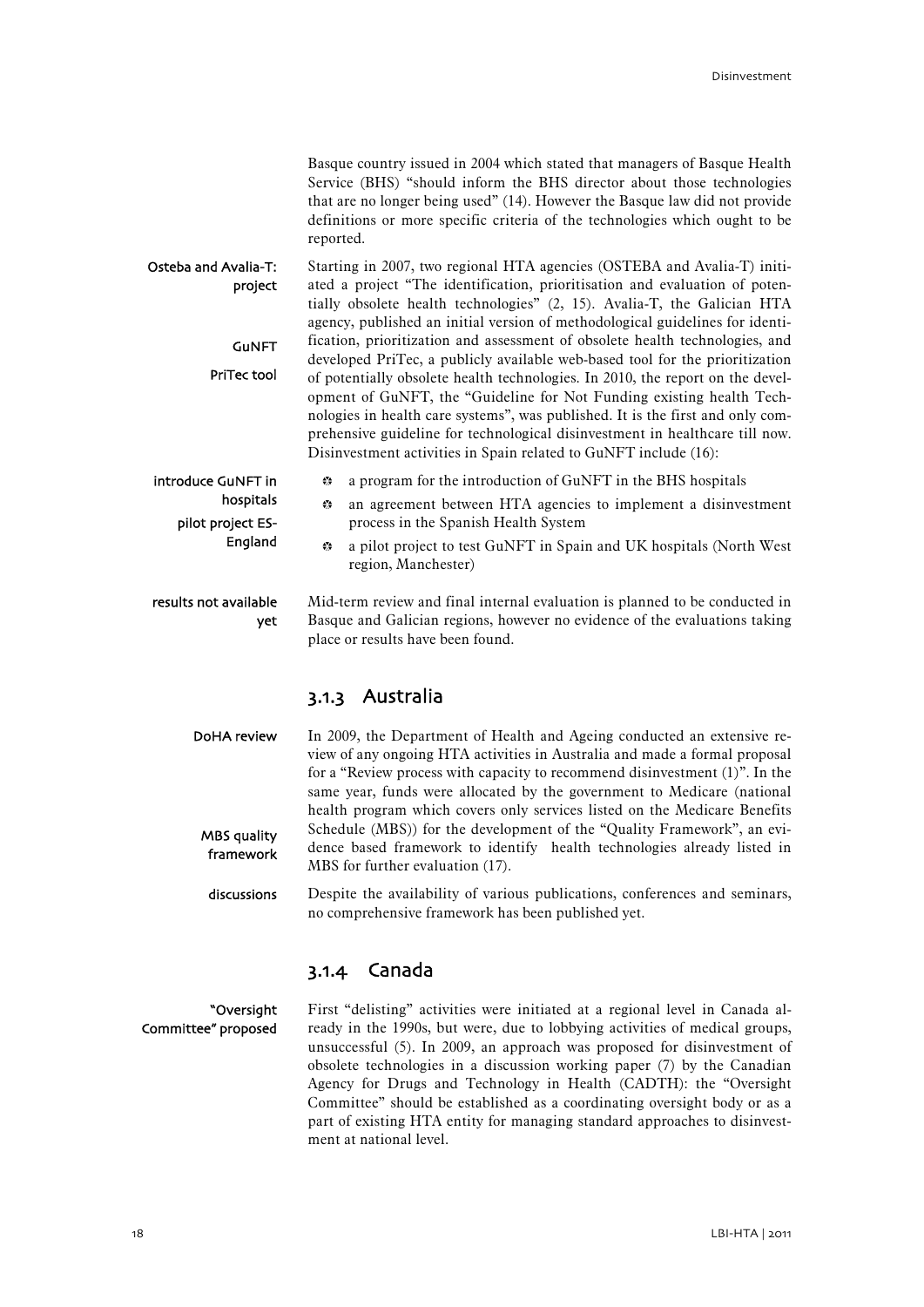Another project at the provincial level addressed the budget deficit of the Vancouver Coastal Health Authority. This project was undertaken to investigate options for resource re-allocation. As a result, recommendations for disinvesting in 44 health technologies were made [\(1](#page-32-1)). No national level disinvestment plan exists.

local project: 44 recommendations to disinvest

no national plan

<span id="page-20-0"></span>3.2 Identification and prioritization of obsolete technologies

### <span id="page-20-1"></span>3.2.1 England

No formal criteria set according to which NICE selects technologies for disinvestment are available. Recommendations fromCochrane reviews of technologies for which there is little or no evidence of benefit are used since 2006 for identifying relevant topics for disinvestment ([18](#page-32-17)). However, no specifications of this process were found.

Supported by the results of the Audit Commission and as part of NICE's initiative on disinvestment, characteristics for identifying and prioritizing the list of appraisal topics for disinvestment are suggested ([13](#page-32-12), [18,](#page-32-17) [19\)](#page-33-0):

- a significant overall budget impact
- existence of currently underused effective alternative technologies with demonstrated cost-effectiveness
- $\div$  impact on patient safety
- $≔$  possible impact on vulnerable groups
- $\dots$  **benefit and risk balance is close**

Prime candidates for disinvestment considered by some authors are thus cosmetic procedures, "me too" drugs (duplicates within same drug class with only minor differences) and "evergreens" (drugs with soon-to-elapse patents), as well as branded products with generic alternatives ([18](#page-32-17)).

### <span id="page-20-2"></span>3.2.2 Spain

Specialists' networks and high quality systematic reviews are suggested to be the most efficient way to detect potentially obsolete technologies among provided healthcare services. Avalia-T suggests four specific approaches and sources for the identification of obsolete technologies in Spain [\(8\)](#page-32-7):

- $\bullet$  Direct consultation of medical literature (e.g. Medline database)
- **Consultation of new and emerging technology databases**
- **Consultation of systematic reviews published in the literature or by** HTA agencies
- **Consultation with institutions responsible for updating portfolios of** the National Health System, hospitals or regional services.

use Cochrane suggested characteristics:

no specific criteria

budget impact

existing alternatives

improved safety

impact on vulnerable groups

benefit/risk

candidates: cosmetic procedures, "me too" drugs, evergreens

systematic reviews, specialists' networks

4 approaches:

medical databases

new/emerging technology databases

systematic reviews by HTA agencies

institutions updating service portfolio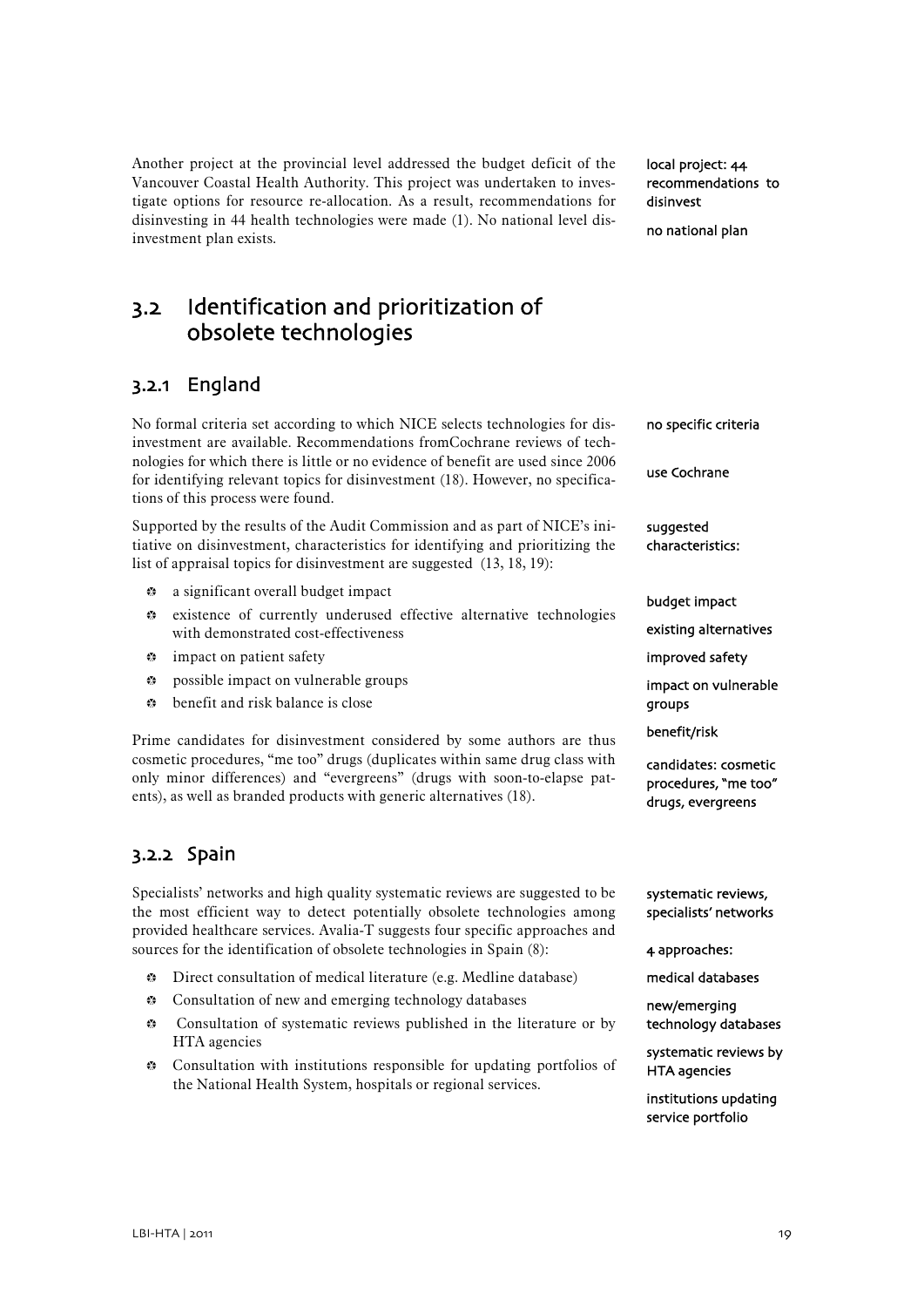<span id="page-21-0"></span>

| PriTec: comparison of<br>technologies                                            | The PriTec tool was developed to help prioritizing health technologies for<br>disinvestment. It allows the comparison of up to 50 technologies and gener-                                                                                                                                                                                                                                                                                                                          |  |  |
|----------------------------------------------------------------------------------|------------------------------------------------------------------------------------------------------------------------------------------------------------------------------------------------------------------------------------------------------------------------------------------------------------------------------------------------------------------------------------------------------------------------------------------------------------------------------------|--|--|
| generates a report                                                               | ates a prioritisation report to be used for assessment purposes (2). The pri-<br>oritization criteria according to PriTec are grouped into three categories (20,<br>$21)$ :                                                                                                                                                                                                                                                                                                        |  |  |
| criteria:<br>population/end users                                                | Population/end-users: frequency of disease, burden of disease, fre-<br>₩<br>quency of the use of the obsolete technology, patients' preferences                                                                                                                                                                                                                                                                                                                                    |  |  |
| risk/benefit                                                                     | Risk/benefit: efficacy, effectiveness, reliability, adverse effects<br>₩                                                                                                                                                                                                                                                                                                                                                                                                           |  |  |
| costs/other                                                                      | Costs, organisation and other implications.<br>$\frac{\Delta \mathbf{V} \Delta}{\mathbf{V}_{\triangle \mathbf{V}}}$                                                                                                                                                                                                                                                                                                                                                                |  |  |
|                                                                                  | No published data are available to assess the effectiveness or impact of the<br>PriTec tool (2).                                                                                                                                                                                                                                                                                                                                                                                   |  |  |
|                                                                                  | 3.2.3 Australia                                                                                                                                                                                                                                                                                                                                                                                                                                                                    |  |  |
| <b>MSAC and PBAC can</b><br>disinvest<br>PBAC - criteria for<br>removal of drugs | The Medical Services Advisory Committee (MSAC) and Pharmaceuticals<br>Benefit Advisory Committee (PBAC) have the capacity to disinvest in health<br>technologies in Australia by recommending withdrawal of reimbursement,<br>but explicit criteria for identification and prioritisation of obsolete tech-<br>nologies was found just in PBAC, which is responsible for the centralized<br>review of new drugs and has explicit criteria for removing drugs from the<br>PBS (17): |  |  |
|                                                                                  | availability of more/equally effective but less toxic drugs<br>₩                                                                                                                                                                                                                                                                                                                                                                                                                   |  |  |
|                                                                                  | evidence of unsatisfactory effectiveness emerges<br>₩                                                                                                                                                                                                                                                                                                                                                                                                                              |  |  |
|                                                                                  | toxicity/abuse potential of the drug outweighs therapeutic value<br>₩                                                                                                                                                                                                                                                                                                                                                                                                              |  |  |
|                                                                                  | drugs is misused or no longer available<br>₩                                                                                                                                                                                                                                                                                                                                                                                                                                       |  |  |
|                                                                                  | drug is no longer deemed cost effective in comparison to other thera-<br>₩<br>pies.                                                                                                                                                                                                                                                                                                                                                                                                |  |  |
| comprehensive<br>criteria proposed                                               | Elshaug et al., leading researchers on disinvestment in Australia, propose a<br>comprehensive set of criteria to be used for identification and prioritisation<br>of disinvestment candidates. These suggestions are adapted from criteria<br>and sources which are used by Australia and Canada for HTA and horizon<br>scanning processes (22):                                                                                                                                   |  |  |
|                                                                                  | Criteria:                                                                                                                                                                                                                                                                                                                                                                                                                                                                          |  |  |
|                                                                                  | New evidence on safety, effectiveness and/or cost effectiveness.<br>$\frac{4\pi}{\sqrt{2}}$                                                                                                                                                                                                                                                                                                                                                                                        |  |  |
| new evidence<br>geographic variations                                            | Geographic variations in care (demographic adjustments and the lo-<br>₩<br>cation of centres of excellence can suggest differences in clinical opin-<br>ion about the value of the interventions)                                                                                                                                                                                                                                                                                  |  |  |
| provider variations                                                              | Provider variations in care, where the choice of intervention varies for<br>₩<br>the same class of disease or condition                                                                                                                                                                                                                                                                                                                                                            |  |  |
| variations in volume                                                             | Temporal variations in volume between time points (e.g. 2, 3 or 5<br>₩<br>years), of a substantial percentage (e.g. 30%, 50% or 80%)                                                                                                                                                                                                                                                                                                                                               |  |  |
| technology<br>development                                                        | Technology development: when an intervention has evolved substan-<br>₩<br>tially from the initial intervention that was originally assessed or<br>funded, then the initial intervention should be reviewed                                                                                                                                                                                                                                                                         |  |  |
| public opinion                                                                   | Public interest or controversy<br>$\frac{\Delta N_{\rm A}}{N_{\rm A}T}$                                                                                                                                                                                                                                                                                                                                                                                                            |  |  |
| used outside<br>indications                                                      | Leakage: technology use outside the evidence-based indications.<br>₩                                                                                                                                                                                                                                                                                                                                                                                                               |  |  |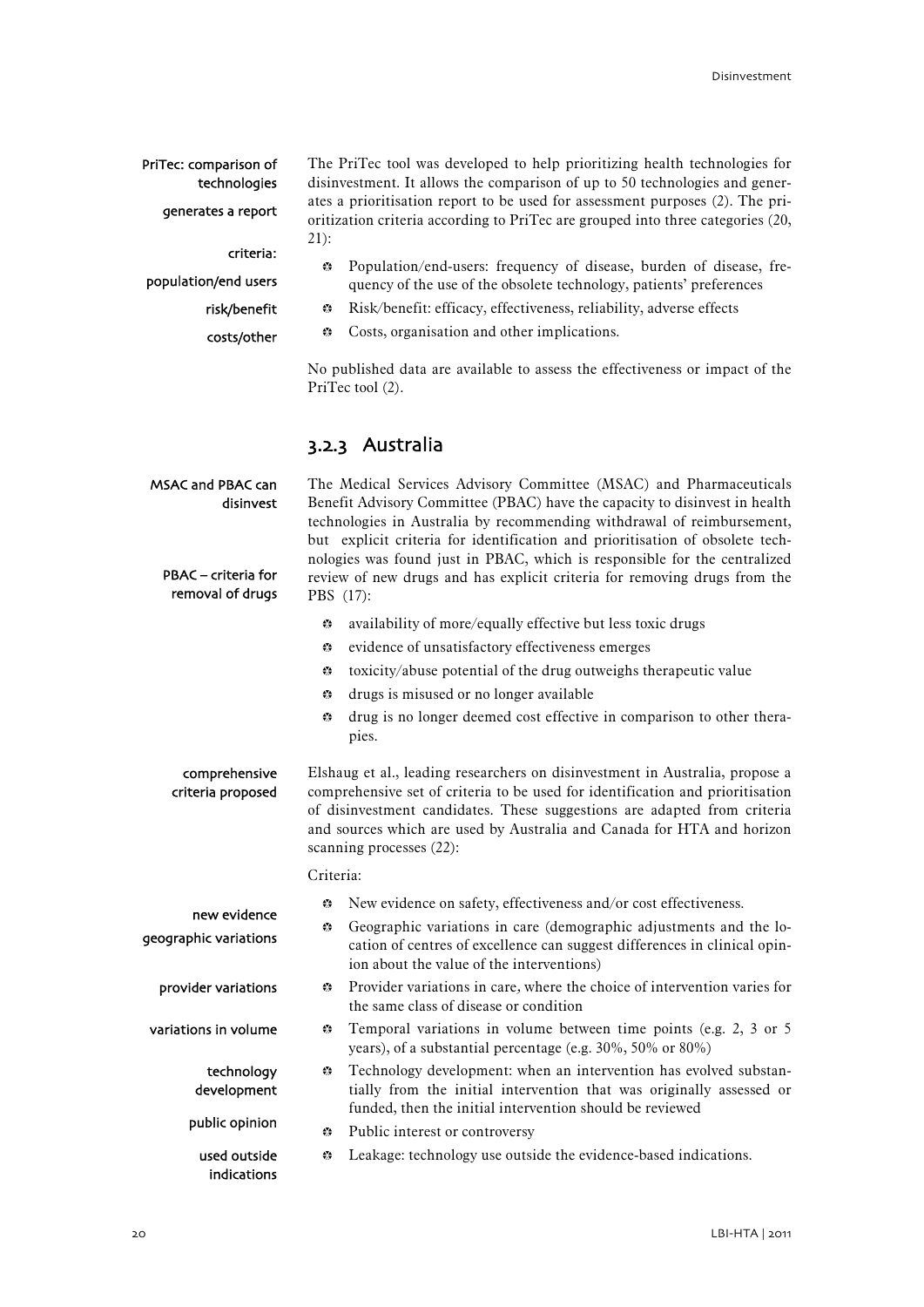<span id="page-22-0"></span>

| ₩                                                               | Legacy items: long-established technologies that have never had their<br>cost effectiveness assessed                                                                                                                               | legacy items                       |  |  |
|-----------------------------------------------------------------|------------------------------------------------------------------------------------------------------------------------------------------------------------------------------------------------------------------------------------|------------------------------------|--|--|
| ₩                                                               | Usage conflicts with clinical practice guidelines, clinical college posi-<br>tion statements or Cochrane Review recommendations.                                                                                                   | conflict with<br>guidelines        |  |  |
|                                                                 | Sources and processes:                                                                                                                                                                                                             |                                    |  |  |
| $\frac{\Delta \mathbf{V}_\Delta}{\Delta \mathbf{V}}$            | Consultation with all stakeholders in healthcare provision                                                                                                                                                                         | consulting                         |  |  |
| ₩                                                               | stakeholders<br>Nomination process, where individuals, associations and colleges<br>could nominate interventions and justify their choice                                                                                          |                                    |  |  |
| ₩                                                               | Assessing new intervention and displacing old: when a new interven-<br>tion is presented for regulatory assessment, and is considered a poten-                                                                                     | nomination                         |  |  |
|                                                                 | tial replacement for an established comparator for that indication,<br>then that comparator for that patient indication should automatically<br>be considered and assessed for disinvestment.                                      | assess new, displace<br>old        |  |  |
|                                                                 | After identification of candidates for disinvestment Elshaug et al. suggests to<br>prioritize the candidates for a detailed review using following criteria (22):                                                                  | prioritization criteria            |  |  |
| ₩                                                               | Costs of service                                                                                                                                                                                                                   | cost                               |  |  |
| ₩                                                               | Potential impact (likely health impact, cost effects and access by pa-<br>potential impact<br>tient subgroups)                                                                                                                     |                                    |  |  |
| ₩                                                               | Cost effective alternatives                                                                                                                                                                                                        | available alternatives             |  |  |
| ₩                                                               | Burden of disease                                                                                                                                                                                                                  | burden of disease                  |  |  |
| ₩                                                               | Availability of sufficient evidence                                                                                                                                                                                                | sufficient evidence                |  |  |
| ₩                                                               | Scope for time limited funding (with "pay for evidence" or "only in<br>research" provisions)                                                                                                                                       | limited funding                    |  |  |
| ₩                                                               | Futility (interventions that patient have poor adherence to due to<br>pain or side effects; treatments with high relapse rates)                                                                                                    | futility                           |  |  |
|                                                                 | Even though other countries refer to these suggestions, there is no evidence<br>that these comprehensive criteria were formally recognized elsewhere.                                                                              |                                    |  |  |
|                                                                 | 3.2.4 Canada                                                                                                                                                                                                                       |                                    |  |  |
|                                                                 | CADTH does not have a formal process of identifying obsolete health tech-<br>nologies. The "Oversight Committee" model proposed by Joshi et al. (7).<br>would be responsible for the development and implementation of identifica- | <b>CADTH: no formal</b><br>process |  |  |
|                                                                 | tion and priority-setting processes for technologies considered to be poten-<br>tially obsolete. Proposed triggers to initiate inquiring about a potentially ob-<br>solete technology are (7):                                     | triggers for<br>assessment         |  |  |
| ₩                                                               | Obsolescence forecasting of health technologies (horizon scanning, fo-<br>cusing on identifying candidates for disinvestment via the alternatives<br>provided)                                                                     | obsolescence<br>forecasting        |  |  |
| ₩                                                               | Reassessment of related or adjacent technologies activated by assess-<br>ment or adoption of new health technologies                                                                                                               | related technologies               |  |  |
| $\frac{\Delta \mathbf{V}_\Delta}{\mathbf{V}_\Delta \mathbf{V}}$ | Provincial or regional requests/decisions based on experience<br>New evidence on safety, efficacy, cost-effectiveness                                                                                                              | provincial/regional<br>requests    |  |  |
| ₩                                                               |                                                                                                                                                                                                                                    | new evidence                       |  |  |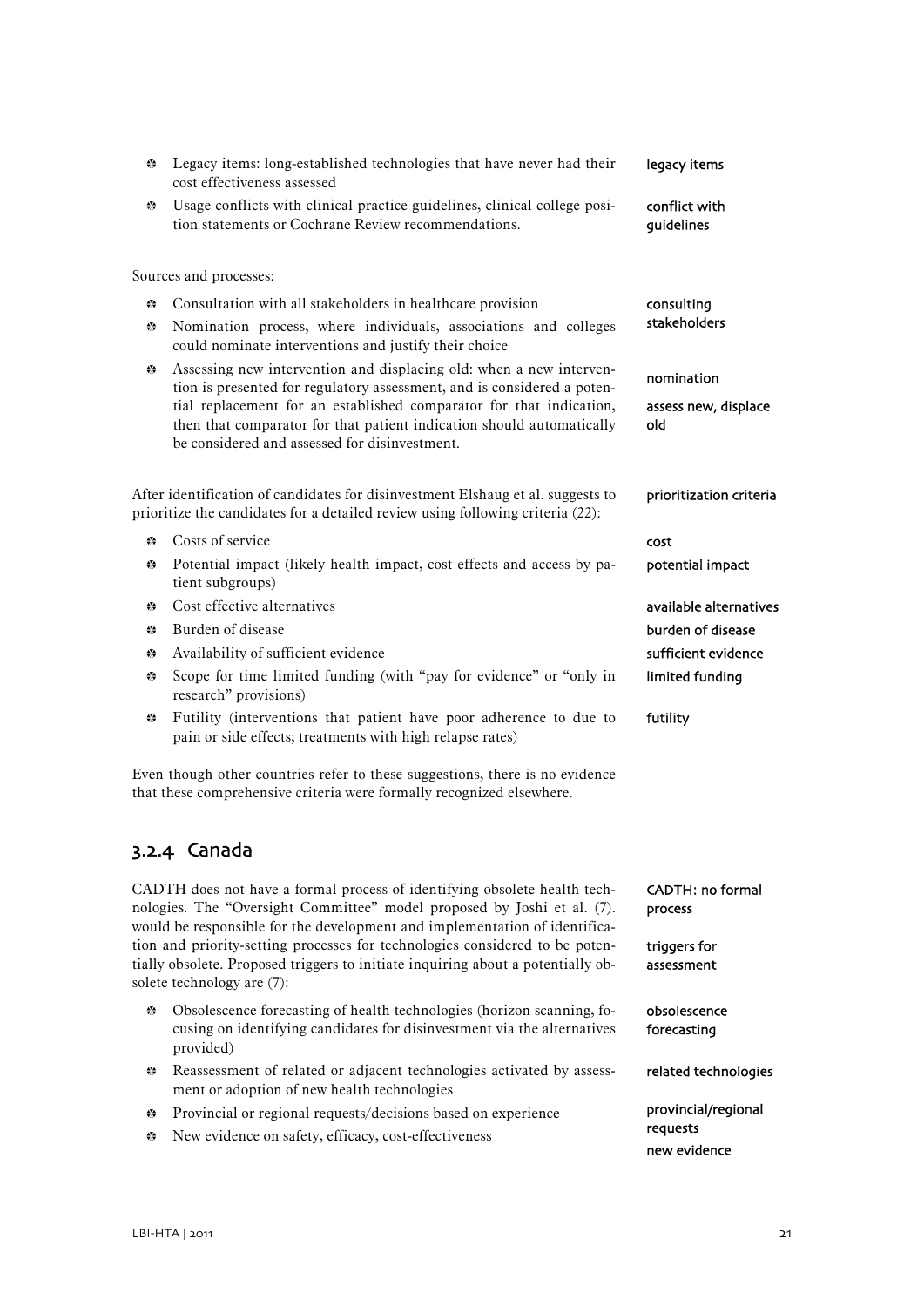- timed mechanism
- $\div$  Timed mechanism (an agreement that in the e.g. 5 years after approval/introduction of a new health technology, a review would be conducted)

No evidence was found whether the "Oversight Committee" model was actually implemented.

## 3.3 Assessment of obsolete technologies

### 3.3.1 England

<span id="page-23-1"></span><span id="page-23-0"></span>NICE's methods for assessing candidates for *dis*investment are the same as for *investment*. In 2006, it was stated that the methodology for assessing obsolete technologies will be based upon the Single Technology Appraisal (STA) process [\(23\)](#page-33-4) which is STA – methodology for disinvestment

> "Specifically designed to appraise a single product, device or other technology, with a single indication. It enables NICE to produce guidance soon after the technology is introduced."

In 2009, the recommendation was made by the House of Commons Health Committee to NICE to conduct more MTAs instead of STAs for the detection of disinvestment candidates [\(10\)](#page-32-9). However, it remains unknown whether these recommended changes were actually implemented and no details on disinvestment-specific methods used by NICE were found. Standard HTA methods used for STAs and MTAs are used for investment, as well as disinvestment assessments. MTAs recommended

### 3.3.2 Spain

<span id="page-23-2"></span>No specific methodology, besides standard HTA methods, for assessing obsolete technologies were found in Spain. GuNFT stressed the importance of conducting systematic reviews. Additionally, Avalia-T proposed the standard structure of obsolete health technology reports to be used and emphasized the importance of systematic reviews as well. According to a suggested structure for obsolete HTA reports, the following parts should be covered ([8\)](#page-32-7): systematic reviews essential disinvestment report

- **Information on potentially obsolete technology (name, type, year of** adoption, indications)
- Contextualization of technology (incidence/prevalence of disease, numbers of patients estimated, diffusion and implementation of technology, infrastructure necessary)
- Results of efficacy, effectiveness, safety, cost and organization
- $\bullet$  Level of scientific evidence
- $\div$  Conclusions and recommendations

Reports on disinvestment with standardised structure would facilitate transferability of disinvestment research.

# standard structure for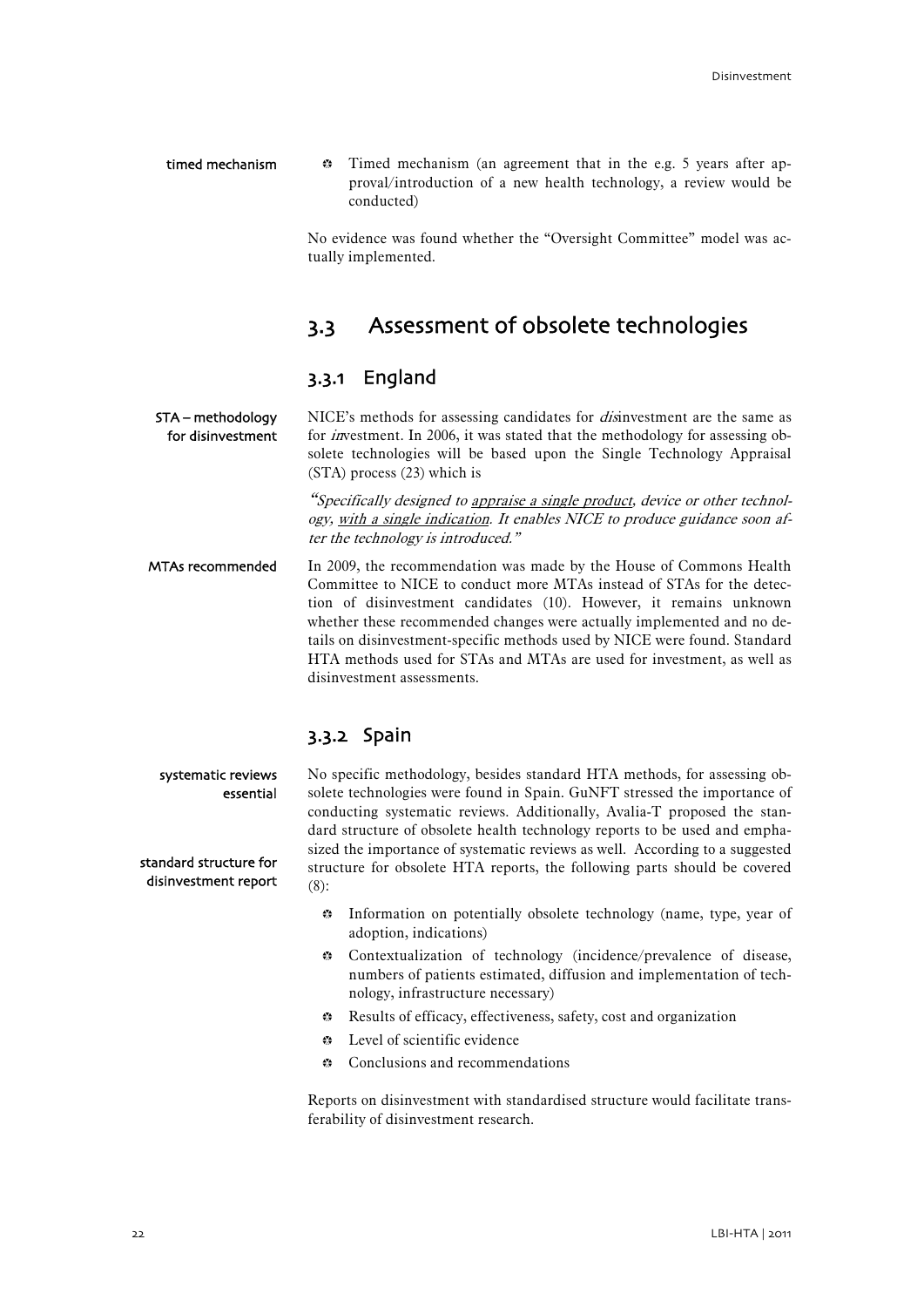### <span id="page-24-0"></span>3.3.3 Australia

No disinvestment specific methodology in use was found in Australia. The number of reviews of existing technologies is limited – as of January 2010, only 3% of items in Medicare Benefits Schedule were reviewed via standard HTA procedures focusing on safety, effectiveness and cost-effectiveness ([17](#page-32-16), [24\)](#page-33-5).

### <span id="page-24-1"></span>3.3.4 Canada

A methodological framework for disinvestment assessments published either by CADTH or regional agencies was not found. Program Budgeting and Marginal Analysis (PBMA) was identified as a commonly used method for multi-criteria decision analysis for disinvestment like activities. PBMA is a tool for priority setting while applying cost effectiveness principles through the analysis of the relationship between marginal costs and marginal benefits ([25](#page-33-6)). The Vancouver Coastal Health Authority also used PBMA in their resource allocation analysis.

The "Oversight Committee" model suggested assessments for disinvestment to be performed in the same ways as standard HTA, with additional emphasis on a contextual analysis, determining effects of a new technology on a treatment regimen and stakeholders. Best practice protocols, based on clinical consensus and expert opinion should be the potential result of this reassessment process. The classification of reassessed technologies would lead to a database of technologies labelled as "appropriately used" or "misused", "overused" and "obsolete" [\(7\)](#page-32-6).

### <span id="page-24-2"></span>3.4 Dissemination of disinvestment recommendations

### <span id="page-24-3"></span>3.4.1 England

NICE has recognized the need to integrate disinvestment recommendations into guidance development. Products of NICE to specifically disseminate disinvestment recommendations include ([23](#page-33-4), [26,](#page-33-7) [27\)](#page-33-8):

- $\bullet$  Recommendation reminders are published monthly and highlight selective "do not do" recommendations from NICE's clinical guidelines. They aim to remind clinicians and NHS managers of already existing advice from NICE which can result in possible savings. There were 45 recommendation reminders published between 2000 and 2006.
- Commissioners' guides are topic specific, web based resources, focusing on areas where investment and disinvestment is required. It includes practical advice for NHS commissioners on methods to commission routine services and provides data for local decision making. 37 Commissioners' guides have been published since 2006.
- "Do Not Do" database is a tool supporting disinvestment activities and contains clinical practices that should be refrained from or should not be used routinely. These practices were constantly identi-

only 3% in MBS reviewed

PBMA

contextual analysis

integrate disinvestment

into guidance development

recommendation reminders

commissioners´ guides

"Do Not Do" database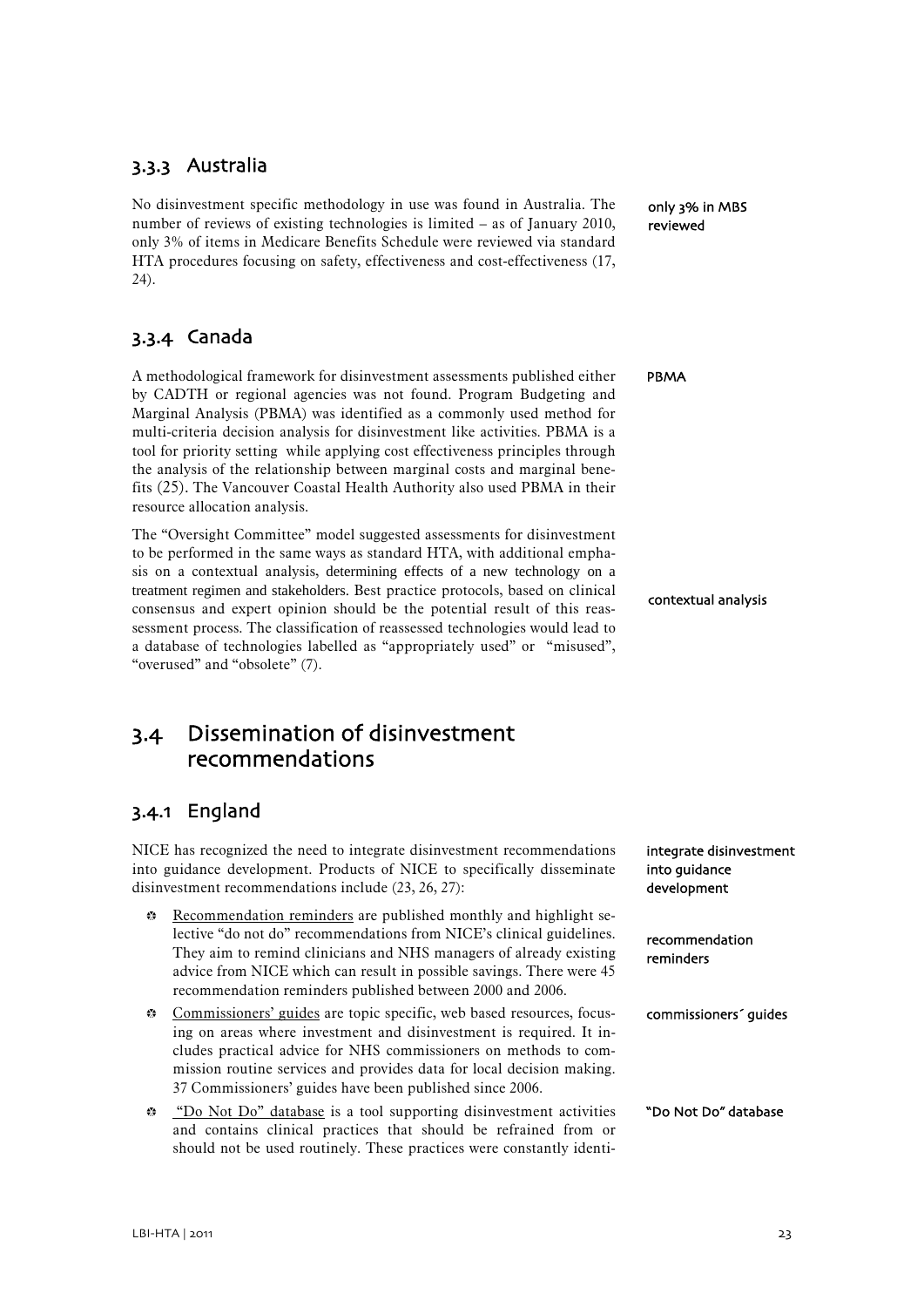fied during the process of standard guidance development. The database comprises recommendations from NICE's cancer service guidance, clinical guidelines, interventional procedures and technology appraisal guidelines. 650 "Do Not Do" recommendations were published between 2007 and 2011.

### 3.4.2 Spain

<span id="page-25-0"></span>Even though no existing strategies for dissemination of disinvestment results were found at the national level, informing patients and health professionals were identified as key factors to facilitate the acceptance of individual disinvestment recommendations. Therefore GuNFT suggests that an implementation strategy should be developed as the last stage of the disinvestment process where health authorities, local hospitals, patients and health professionals are notified on decision to disinvest in specific technologies. Monitoring and evaluation of the implementation of GuNFT are expected to be conducted in Basque and Galician regions, but no results of evaluation are available at the moment. no specific strategy monitoring of GuNFT no results yet

### 3.4.3 Australia

no strategy

<span id="page-25-1"></span>companies withdraw technologies themselves No specific strategy for dissemination of disinvestment results and communicating them to the public, health professionals and other decision makers in Australia was detected. Concerning delisting of drugs, both PBAC and MSAC have the right to recommend withdrawal of reimbursement. Cases have been noted of companies themselves withdrawing superseded drugs from the market [\(24\)](#page-33-5).

### 3.4.4 Canada

<span id="page-25-2"></span>dissemination strategy in all HTA reports

No specific method for the dissemination of disinvestment results was found in any HTA agency/group in Canada. The future dissemination activities in Canada could use well established pathways of standard HTA results dissemination. For communication of HTA results to stakeholders and the public, CADTH identifies partners and develops dissemination strategies already during the report writing stage [\(28\)](#page-33-9). Standard methods of research results distribution was found in CADTH and regional HTA agencies: published reports, articles in scientific journals, conference presentations, webbased tools, workshops, press releases, etc. The Canadian Institute of Health Economics (IHE) was identified additionally using specific dissemination tools as "ambassador programme for knowledge transfer" and "Consensus Development Conferences" ([29](#page-33-10), [30\)](#page-33-11).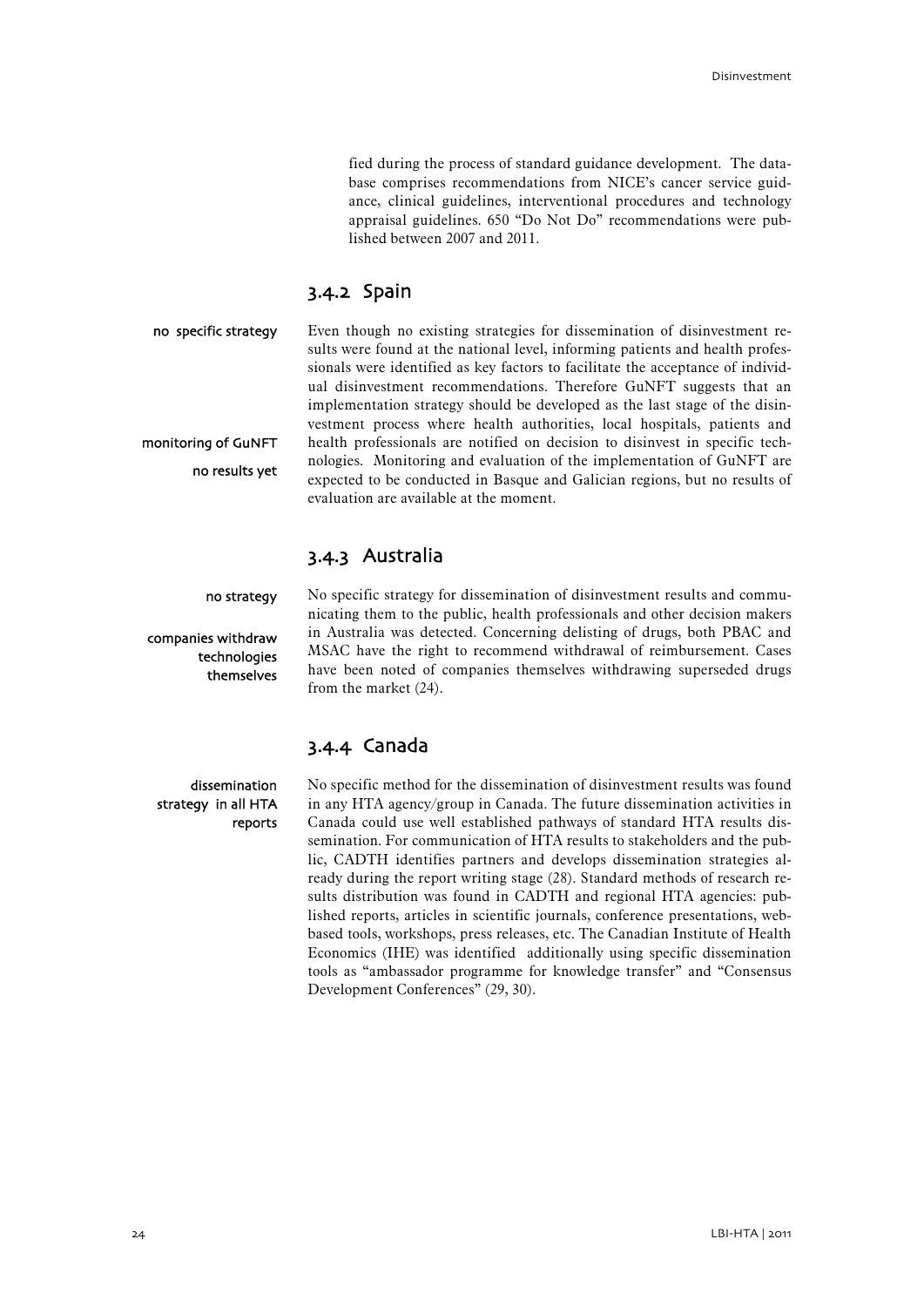# <span id="page-26-0"></span>3.5 Overview

<span id="page-26-1"></span>

|                                         | <b>England and Wales</b>                                                                                                                            | Spain                                                                                                                                                                         | Australia                                                                                                                                                                                                                                                                                                                                                                                                                          | Canada                                                                                                                                                         |
|-----------------------------------------|-----------------------------------------------------------------------------------------------------------------------------------------------------|-------------------------------------------------------------------------------------------------------------------------------------------------------------------------------|------------------------------------------------------------------------------------------------------------------------------------------------------------------------------------------------------------------------------------------------------------------------------------------------------------------------------------------------------------------------------------------------------------------------------------|----------------------------------------------------------------------------------------------------------------------------------------------------------------|
| HTA agencies                            | NICE                                                                                                                                                | Osteba<br>Avalia-T                                                                                                                                                            | <b>MSAC</b><br>PBAC                                                                                                                                                                                                                                                                                                                                                                                                                | <b>CADTH</b>                                                                                                                                                   |
| Competence<br>level                     | national                                                                                                                                            | regional                                                                                                                                                                      | national                                                                                                                                                                                                                                                                                                                                                                                                                           | national                                                                                                                                                       |
| Published<br>disinvestment<br>framework | <b>No</b>                                                                                                                                           | GuNFT guideline                                                                                                                                                               | <b>No</b>                                                                                                                                                                                                                                                                                                                                                                                                                          | <b>No</b>                                                                                                                                                      |
| Identification &<br>prioritization      | Criteria proposed                                                                                                                                   | PriTec tool                                                                                                                                                                   | Criteria proposed                                                                                                                                                                                                                                                                                                                                                                                                                  | Criteria proposed                                                                                                                                              |
| Criteria                                | Budget impact<br>Existing alternatives<br>Improved patient safety<br>Not for vulnerable<br>populations<br>Small benefit<br>Close risk/benefit ratio | Efficacy<br>Effectiveness<br>Reliability<br>Adverse effects<br>Costs<br>Frequency of<br>disease<br>Burden of disease<br>Patients'<br>preferences<br>Frequency of the<br>usage | Evidence on safety<br>Effectiveness/cost<br>effectiveness<br>Geographic<br>/provider/volume<br>variations<br>Technology<br>development<br>Public opinion<br>Available<br>alternatives<br>Legacy items<br>Conflict with<br>guidelines<br>Costs<br>Burden of disease<br>Futility<br>Availability of<br>evidence<br>PBAC criteria for<br>drug removal:<br>Toxicity<br>Unsatisfactory<br>effectiveness<br>Misuse<br>Cost effectiveness | Forecasted<br>obsolescence<br>Assessment of<br>related technologies<br>Provincial/regional<br>requests<br>Evidence on safety<br>Efficacy<br>Cost effectiveness |
| Assessment<br>methodology               | Standard HTA methods                                                                                                                                | Standard HTA<br>methods                                                                                                                                                       | Standard HTA<br>methods                                                                                                                                                                                                                                                                                                                                                                                                            | Standard HTA<br>methods<br>PBMA                                                                                                                                |
| Dissemination<br>of results             | Recommendation<br>reminders<br>Commissioners' guides<br>"Do Not Do" database                                                                        | n.a.                                                                                                                                                                          | n.a.                                                                                                                                                                                                                                                                                                                                                                                                                               | n.a.                                                                                                                                                           |
| Disinvested<br>technologies             | n.a.                                                                                                                                                | n.a.                                                                                                                                                                          | n.a.                                                                                                                                                                                                                                                                                                                                                                                                                               | n.a.                                                                                                                                                           |

Table3.5-1: Overview of disinvestment processes in selected countries

Source: compiled by author.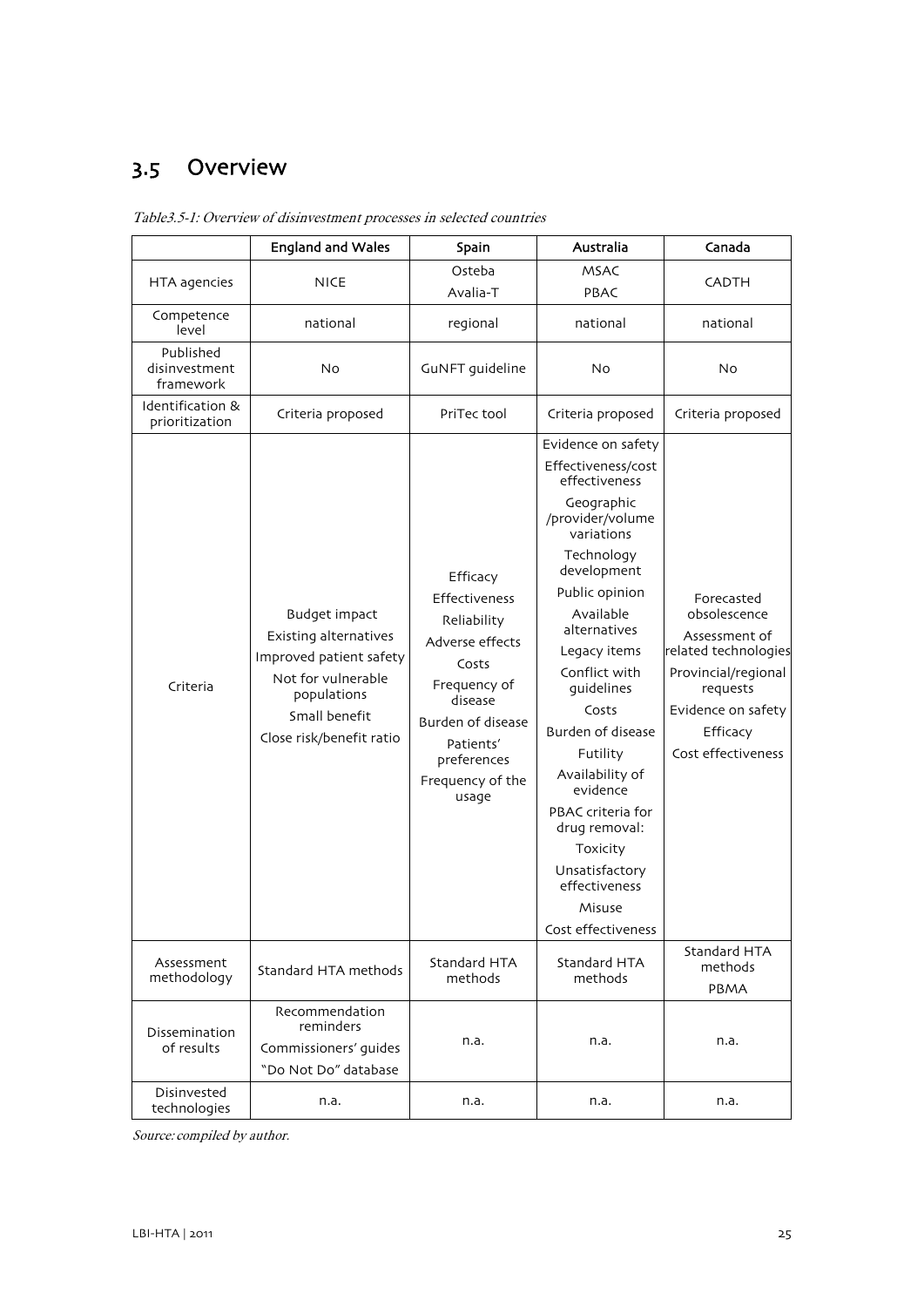# 4 Conclusion: Challenges

<span id="page-27-0"></span>generalized challenges Disinvestment is rather a new concept in HTA and its introduction can pose serious challenges. Even though these challenges are influenced by contextual circumstances and might thus vary strongly between countries, several hindrances occurred repeatedly in all four countries. It can therefore be expected that any other country, starting disinvestment policies, would face similar challenges. Possible strategies to overcome those problems should thus be identified early, ideally during the preparation stage of any disinvestment activity.

### 4.1 Terminology

<span id="page-27-1"></span>In absence of any formal definition of "disinvestment", there is a wide variability in terms used to describe disinvestment activities (e.g. low clinical value, limited clinical value, inefficient, ineffective and relatively ineffective, obsolete and potentially obsolete). It leads to impediments in literature and information searches as well. Furthermore no indications were found that explicit criteria exist at the national level in any of the four countries, which would determine obsolete or potentially obsolete technologies. The perception of the obsolescence of a technology depends on the circumstances of each country, and differentiation is expected between definitions, thus implying complications in the transferability of disinvestment recommendations. variability in definitions

### 4.2 Resources

<span id="page-27-2"></span>additional costs

lack of resources lack of expertise Lack of dedicated resources to build and support disinvestment mechanisms is one of the most common challenges identified in all four countries analyzed. All steps of disinvestment activities – identification and prioritisation of obsolete technologies, actual assessment and dissemination of results – create additional costs stressing the budgets of HTA agencies [\(5](#page-32-4)). Moreover, professionals with the sufficient expertise and the necessary skills to initiate disinvestment projects, and to identify and assess obsolete technologies are scarce.

## 4.3 Framework

<span id="page-27-3"></span>formal guideline only in ES There is a lack of reliable valid methods to identify, prioritise and assess obsolete technologies and to disseminate the results of disinvestment recommendations. Discussions about disinvestment activities had been taking place in all four countries, but only Spain has published a specific guideline for disinvestment in healthcare.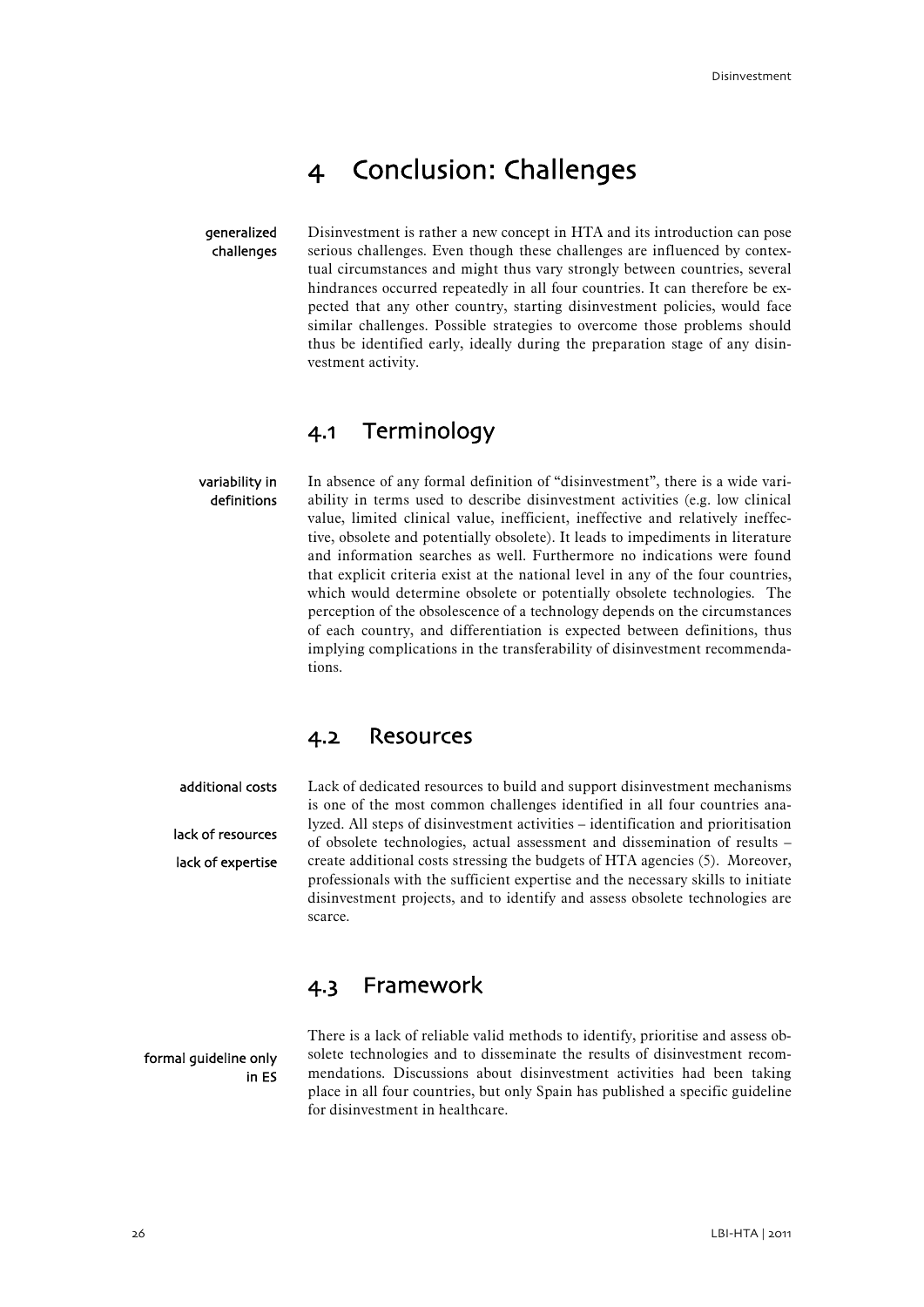The issue of identifying potential candidates for disinvestment was repeatedly addressed, bearing the danger of an intransparent and random selection of treatments, interventions and services. Even though criteria for identification and prioritisation of health technologies for disinvestment are provided in all countries, but none of them are, besides GuNFT, incorporated in formal guidelines.

Standard HTA methods for disinvestment activities were found in all organizations analyzed. However, there are no large scale disinvestment projects conducted yet, therefore the evaluation of the methodology is impossible at this stage – future evidence will define whether standard HTA methodology for disinvestment is sufficient, needs adaption or new methods should be formulated.

Dissemination of disinvestment recommendations is regarded crucial in all countries investigated, however no specific strategies for disinvestment results' enforcement were found. Moreover, the lack of data available about disinvested technologies and monetary gains from these disinvestments makes it impossible to compare the effectiveness of countries' approaches to national disinvestment agendas' implementation.

Hence, it is not clear whether any of the approaches of Australia, Spain, Canada and England can be regarded as best practice model for other countries.

## <span id="page-28-0"></span>4.4 Availability of evidence

As the majority of technologies used in clinical practice in all of the four countries has never been assessed before, comprehensive evidence on possible harm and cost effectiveness of health technologies are often lacking [\(31\)](#page-33-12).

## <span id="page-28-1"></span>4.5 Duplication of efforts

Duplication of efforts in disinvestment may occur, especially when no comprehensive national framework is in place. In England, for example, some PCTs have started initiating their own evaluations of clinical effectiveness, disinvesting at the local level, because the national strategy for disinvestment proceeded slowly ([13](#page-32-12)). The challenge of the duplication efforts and results can be aggravated in countries with decentralized structures (e.g. decentralized healthcare service delivery and/or decentralized HTA) and fail to achieve the goal of effective use of scarce health care resources.

## <span id="page-28-2"></span>4.6 Local priorities and multiple interests

Local priorities can become a challenge while implementing national disinvestment plans. Some authors claim that local conditions can determine the rationale for keeping a service in one area, while eliminating it in another [10], potentially causing "postcode" rationing, which, in the end, leads to differences in coverage and treatment access for patients.

difficult to identify candidates for disinvestment

methodology used – not evaluated

lack of dissemination strategies

lack of evidence on harm/cost effectiveness

duplicated efforts

duplicated local initiatives

waste of resources

local conditions

postcode rationing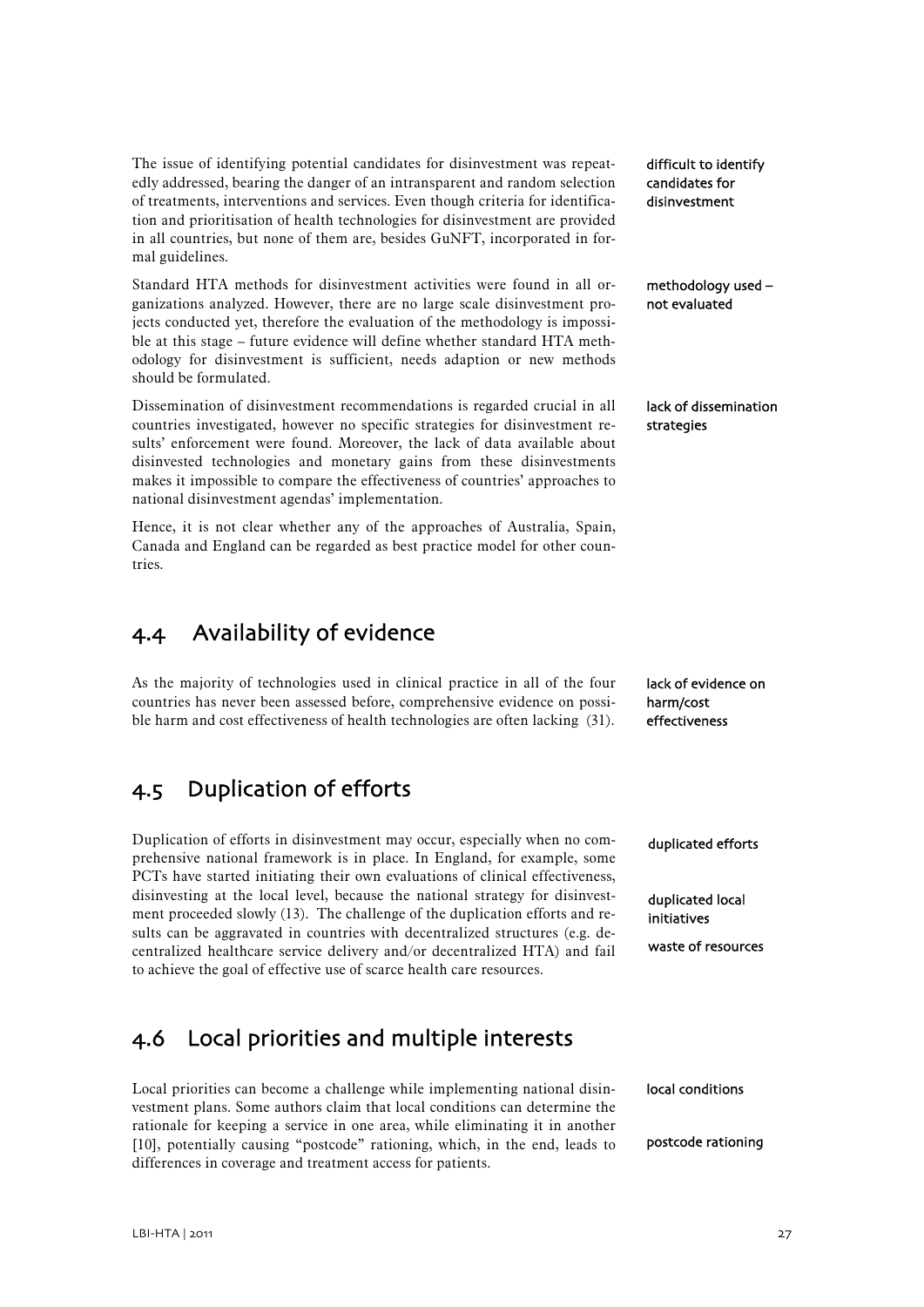| different interests<br>reluctance to ration<br>care | Influences of clinicians and consumers, patients' preferences, supplier-<br>induced demand and political interests were also identified as possible chal-<br>lenges. Inclusion of health professionals in disinvestment decision making<br>was proposed as one strategy to overcome these diverging interests and as a<br>means for the successful implementation of disinvestment projects. How-<br>ever, previous studies show, that health professionals are reluctant to ration<br>health care services (32) and disinvestment might be perceived as a ration-<br>ing instrument, which will restrict clinical autonomy and reduce patient<br>choice $(4)$ . |
|-----------------------------------------------------|------------------------------------------------------------------------------------------------------------------------------------------------------------------------------------------------------------------------------------------------------------------------------------------------------------------------------------------------------------------------------------------------------------------------------------------------------------------------------------------------------------------------------------------------------------------------------------------------------------------------------------------------------------------|
| might be associated<br>with reduced care            | Furthermore, other groups, such as the public and the media, might have<br>difficulties accepting the need for disinvestment in healthcare, because the<br>term "disinvestment" may suggest reduced investment and denial of access<br>to some services. Therefore, disinvestment might mainly be associated with<br>cost reduction strategies, rather than with a coordinated policy to maximise<br>the returns of investment in health care (33). Also, disinvestment decisions                                                                                                                                                                                |
| effects on vulnerable<br>groups                     | can be controversial and raise ethical questions if vulnerable groups such as<br>children, disabled or retirees are affected. Disinvestment in those services<br>could raise public critique and could slow down disinvestment implementa-<br>tion processes. Despite acknowledging this fact, none of the four countries<br>has specific strategies for disinvestment regarding technologies which pro-<br>vide benefits for vulnerable groups.                                                                                                                                                                                                                 |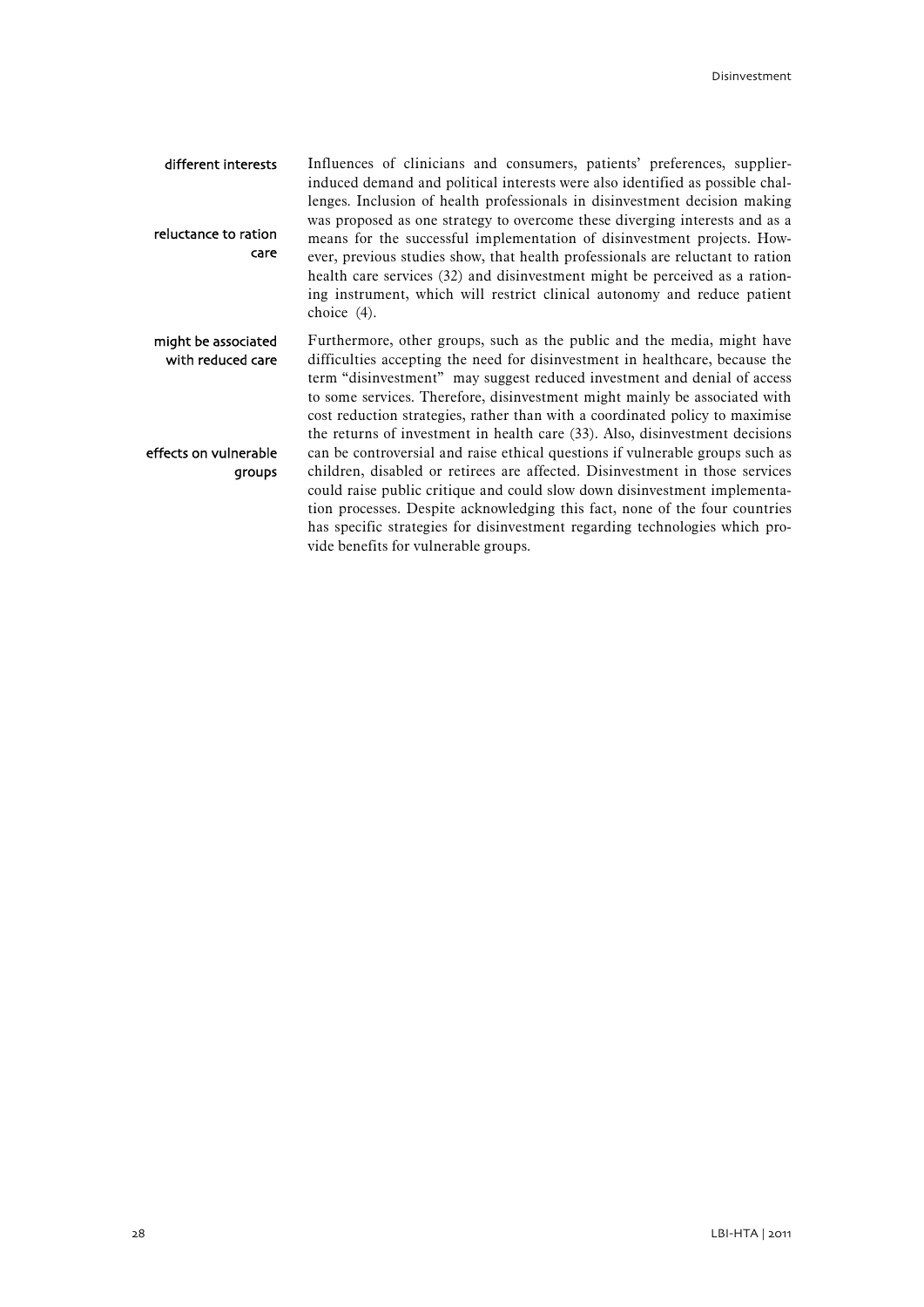# <span id="page-30-0"></span>5 Recommendations

The process of introducing disinvestment activities in healthcare systems is complex and subject to regional as well as national circumstances. Despite these differences similarities were found among institutions investigated. There exists resemblance in criteria proposed for identification and prioritisation of candidates for disinvestment – new evidence on effectiveness, efficiency, cost effectiveness, safety, and available alternatives. Furthermore, the analysis shows the homogeneity in the methodology used/proposed to be used while assessing potentially obsolete technologies – all institutions rely on standard HTA methods.

No comprehensive national disinvestment framework at national level was found. Moreover, available evidence of implementation of disinvestment recommendations is extremely fragmented or not to be found at all in the countries analyzed.

Nonetheless, several challenges were identified in all four countries as, for example, the methodology of identification, prioritization and assessment of obsolete technologies needs further refinement and strategic plans for disinvestment agendas need to be developed for the incorporation into ongoing HTA activities. The very last challenge remaining is the assessment of the actual impact of disinvesting as realistic estimations of possible savings due to disinvestment seem to be speculative, because a formal method for quantifying savings and benefits from disinvestment has not been proposed and no actual evaluation has been taken place yet.

Based on the challenges identified, some recommendations can be made which facilitate the implementation of disinvestment activities.

- Firstly, transparent disinvestment framework should be developed through a process involving health professionals, national and regional health authorities, patient groups, insurances and strong commitment is required from all stakeholders.
- Also, decision-makers as well as stakeholders need to be aware, that disinvestment requires a long term strategy, since results are not easy to be quantify from the very early on-set.
- Testing proposed disinvestment strategies in pilot projects before introducing comprehensive national disinvestment policy would also be beneficial, as early identification of barriers would provide information for better preparation of large scale future disinvestment projects. Some of the identified disinvestment activities can be seen as pilot projects (e.g. GuNFT implementation in Basque region, PCTs local disinvestment activities in England, Vancouver Health Authority project in Canada) and detailed results of their experiences will be crucial for expanding disinvestment activities at national level.
- $\bullet$  Disinvestment requires increase in resources and capacities used, therefore additional funding should be assigned for institutions conducting disinvestment activities in parallel to standard HTA, or streamed towards establishment of new institutions specifically designated to research in disinvestment and obsolete technologies.
- $\bullet$  In addition, international collaboration in disinvestment could benefit the participants greatly. Exchange of research information as well as access to different databases of interventions which are deemed to

complex process similarities in criteria for identification and assessment methodology no comprehensive national frameworks common challenges ongoing projects recommendations: transparent framework commitment additional resources international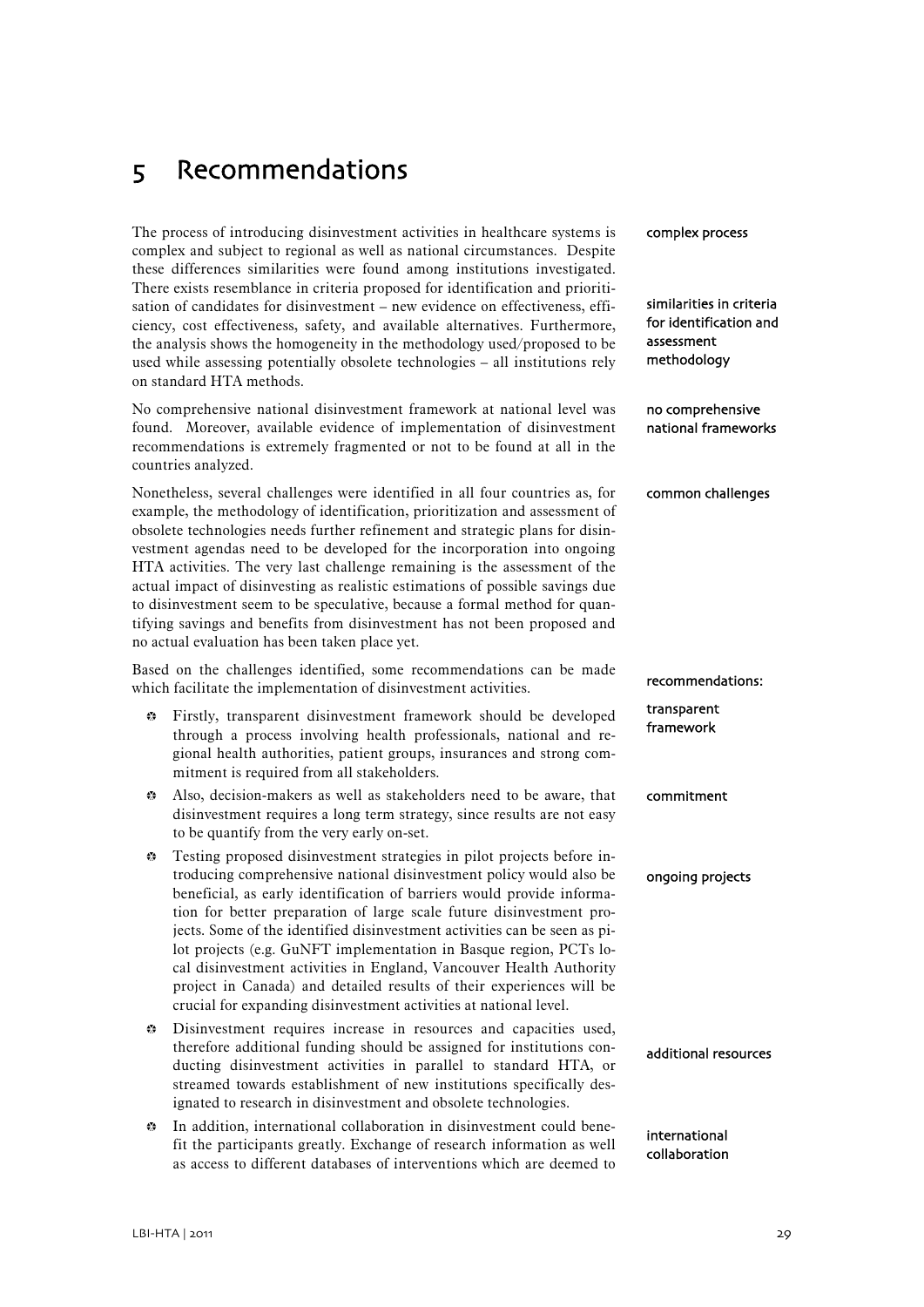be ineffective would reduce the workload for all agencies, requiring only the adaption to local settings.

### best practice cannot be determined

Despite the general factors facilitating the implementation of disinvestment strategies, in the absence of evaluations of any of these disinvestment initiatives, it is difficult to assess the effectiveness of the different approaches and to determine a best practice model yet.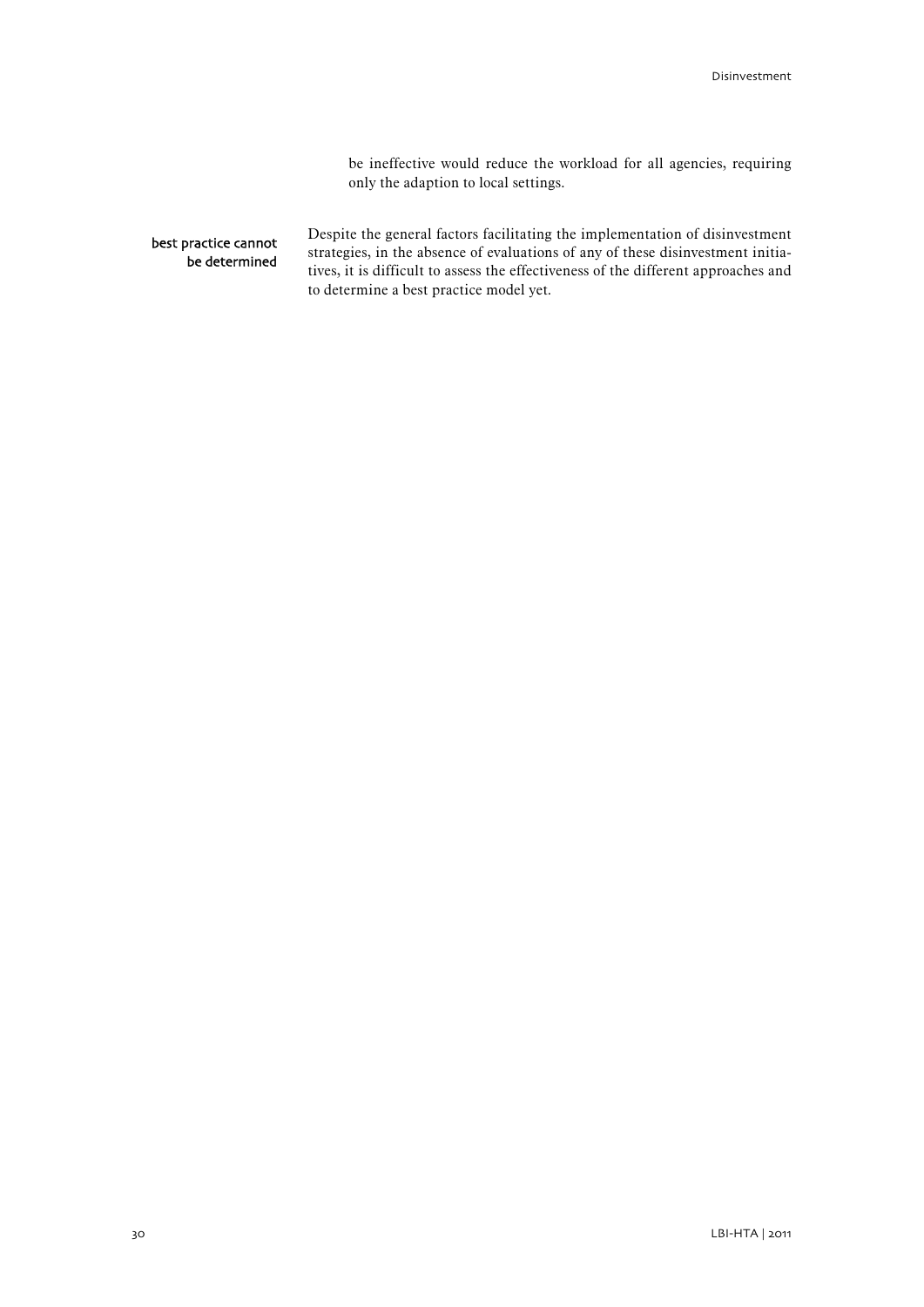# <span id="page-32-0"></span>6 References

- <span id="page-32-1"></span>1. iHEA Congress. 2011; Available from: [http://ihea2011.abstractsubmit.org/sessions/54/.](http://ihea2011.abstractsubmit.org/sessions/54/)
- <span id="page-32-2"></span>2. CHERE. Reducing the use of ineffective health care interventions: Centre for Health Economics Research and Evaluation2010 Contract No.: Working Paper 2010/5.
- 3. Goodman HC, Goodman CS. HTA 101 Introduction to health technology assessment. Citeseer; 2004.
- <span id="page-32-3"></span>4. Elshaug AG, Hiller JE, Tunis SR, Moss JR. Challenges in Australian policy processes for disinvestment from existing, ineffective health care practices. Aust New Zealand Health Policy. 2007;4:23.
- <span id="page-32-4"></span>5. Elshaug AG, Watt AM, Moss JR, Hiller JE. Policy perspectives on the obsolescence of Health Technologies in Canada. Discussion Paper: CADTH2009.
- <span id="page-32-5"></span>6. Pearson S, Littlejohns P. Reallocating resources: how should the National Institute for Health and Clinical Excellence guide disinvestment efforts in the National Health Service? J Health Serv Res Policy. 2007 Jul;12(3):160-5.
- <span id="page-32-6"></span>7. Joshi NP, Stahnish FW, Noseworth TW. Reassessment of health technologies: obsolescence and waste. Ottawa: Canadian Agency for Drugs and Technologies in Health (CADTH). 2009.
- <span id="page-32-7"></span>8. Ruano Ravina A, Velasco Gonzalez M, Varela Lema L, Cerda Mota T, Ibargoyen Roteta N, Gutierrez Ibarluzea I. Identification, prioritisation and assessment of obsolete health technologies. A methodological guideline. Santiago de ComPostela: Galician Agency for Health Technology Assessment (AVALIA-T). 2009.
- <span id="page-32-8"></span>9. ISPOR. United Kingdom (England and Wales) - reimbursement process. 2008.
- <span id="page-32-9"></span>10. House of Commons Health Committee. National Institute for Health and Clinical Excellence2008.
- <span id="page-32-10"></span>11. National Institute for health and Clinical Excellence. Clinical and public health directorate progress report. 2009; Available from: [http://www.nice.org.uk/media/43E/41/ITEM10ClinicalAndPublicHealth](http://www.nice.org.uk/media/43E/41/ITEM10ClinicalAndPublicHealthDirecotorateProgRep.pdf) [DirecotorateProgRep.pdf](http://www.nice.org.uk/media/43E/41/ITEM10ClinicalAndPublicHealthDirecotorateProgRep.pdf).
- <span id="page-32-11"></span>12. Primary Care Trust Network. [cited 2011 25 June]; Available from: [http://www.nhsconfed.org/Networks/PrimaryCareTrust/AboutThePrima](http://www.nhsconfed.org/Networks/PrimaryCareTrust/AboutThePrimaryCareTrustNetwork/Pages/About-the-Priamary-Care-Trust.aspx) [ryCareTrustNetwork/Pages/About-the-Priamary-Care-Trust.aspx](http://www.nhsconfed.org/Networks/PrimaryCareTrust/AboutThePrimaryCareTrustNetwork/Pages/About-the-Priamary-Care-Trust.aspx).
- <span id="page-32-12"></span>13. Audit Commission. Reducing spending on low clinical value treatments2011.
- <span id="page-32-13"></span>14. Ibargoyen-Roteta N, Gutierrez-Ibarluzea I, Asua J, Ibargoyen-Roteta N, Gutierrez-Ibarluzea I, Asua J. Guiding the process of health technology disinvestment. Health Policy. 2010 Dec;98(2-3):218-26.
- <span id="page-32-14"></span>15. OSTEBA. Managing obsolete technologies and disinvestment in the Basque Country's Health System. (Slides)2008.
- <span id="page-32-15"></span>16. Ibarluzea IG, Roteta NI, Arrate GB, Cordero LG, Batarrita JA. Withdrawal of technologies of low added value: Health Policy Monitor2010.
- <span id="page-32-16"></span>17. Department of Health and Ageing. Development of a quality framework for the Medicare Benefits Schedule: Discussion paper2010.
- <span id="page-32-17"></span>18. Hughes DA, Ferner RE, Hughes DA, Ferner RE. New drugs for old: disinvestment and NICE. Bmj. 2010;340:c572.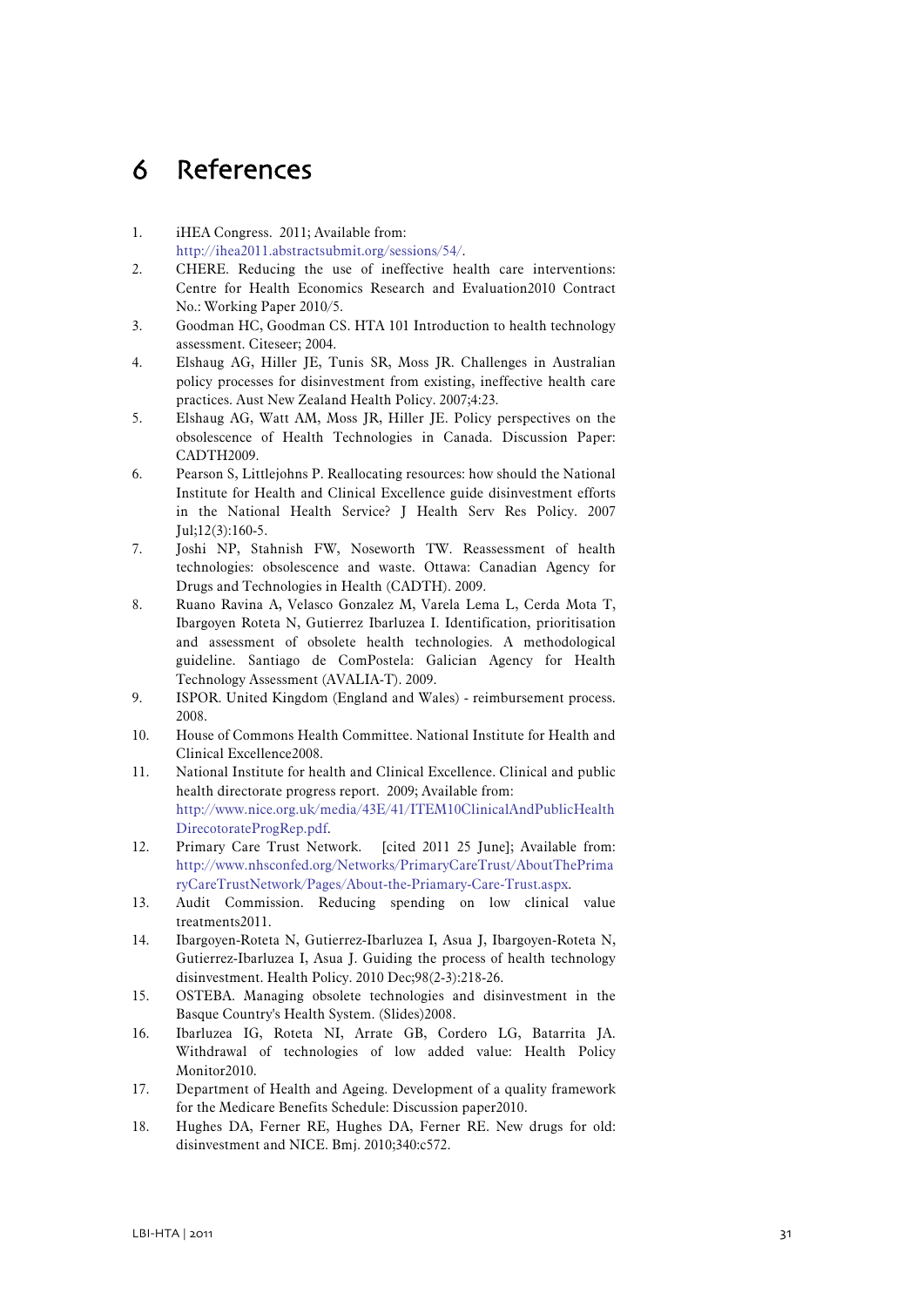- <span id="page-33-0"></span>19. Department of Health. No plans to implement generic substitution of medicines2010.
- <span id="page-33-1"></span>20. Alberto Ruano-Ravina. Maximising the Value of HTA – closing the loop of the life cycle of technologies. Assessing low-added value technologies. prioritisation of potentially obsolete technologies. (Slides)2010.
- <span id="page-33-2"></span>21. Avalia-T. PriTec tool for obsolete heath technologies. 2011 [cited 2011 20 July]; Available from:

[http://pritectools.es/Controlador/documentosAction.php.](http://pritectools.es/Controlador/documentosAction.php)

- <span id="page-33-4"></span><span id="page-33-3"></span>22. Elshaug AG, Moss JR, Littlejohns P, Karnon J, Merlin TL, Hiller JE. Identifying existing health care services that do not provide value for money. 2009. p. 269-73.
- 23. NICE. Available from: [www.nice.org.uk.](http://www.nice.org.uk/)
- <span id="page-33-5"></span>24. Haas M. Disinvestment (breaking up is hard to do). (slides). 2010 [cited 2011 3 May]; Available from: [http://www.hpm.org/Downloads/Symposium\\_2010/4-](http://www.hpm.org/Downloads/Symposium_2010/4-1_Haas_Disinvestments_-_Barriers_of_implementation.pdf) 1 Haas Disinvestments - Barriers of implementation.pdf.
- <span id="page-33-6"></span>25. Peacock S. An evaluation of program budgeting and marginal analysis applied in South Australian hospitals: Centre for Health Program Evaluation; 1998.
- <span id="page-33-7"></span>26. Littlejohns P. Quality and productivity: NICE's experience to date: National Institute for Health and Clinical Excellence2009.
- <span id="page-33-8"></span>27. National Institute for health and Clinical Excellence. Press release. NICE welcomes new initiative to help NHS reduce spending on treatments that do not improve patient care. 2006 [cited 2011 8 May]; Available from:

[http://www.nice.org.uk/niceMedia/pdf/2006\\_042\\_reducing\\_spending\\_on](http://www.nice.org.uk/niceMedia/pdf/2006_042_reducing_spending_on_innefective_treatments.pdf) innefective treatments.pdf.

- <span id="page-33-9"></span>28. Canadian Agency for Drugs and Technologies in Health. [cited 2011 3 May]; Available from: [http://www.cadth.ca/.](http://www.cadth.ca/)
- <span id="page-33-10"></span>29. Healy P, Pugatch MP. Theory versus practice: Discussing the Governance of Health Technology Assessment Systems: Stockholm Network2009.
- <span id="page-33-11"></span>30. Institute of Health Economics. [cited 2011 7 May]; Available from: <http://www.ihe.ca/>.
- <span id="page-33-12"></span>31. Osinowo A, Simpson S. Out with the old, in with the new: identifying health technologies for disinvestment - can early awareness and alert systems play a part? [abstract]. HTAi 7th Annual Meeting: Maximising the Value of HTA; 2010 Jun 6-9; Dublin, Ireland [serial on the Internet]. 2010 [cited be er2011.04.21. JG:yes]: Available from: [http://www.mrw.interscience.wiley.com/cochrane/clcmr/articles/CMR-](http://www.mrw.interscience.wiley.com/cochrane/clcmr/articles/CMR-15065/frame.html)[15065/frame.html](http://www.mrw.interscience.wiley.com/cochrane/clcmr/articles/CMR-15065/frame.html)
- <span id="page-33-13"></span>32. Eddama O, Coast J, Eddama O, Coast J. Use of economic evaluation in local health care decision-making in England: a qualitative investigation. Health Policy. [Research Support, Non-U.S. Gov't]. 2009 Mar;89(3):261- 70.
- <span id="page-33-14"></span>33. Cooper C, Starkey K. Disinvestment in health care. Bmj. 2010;340(7747):605.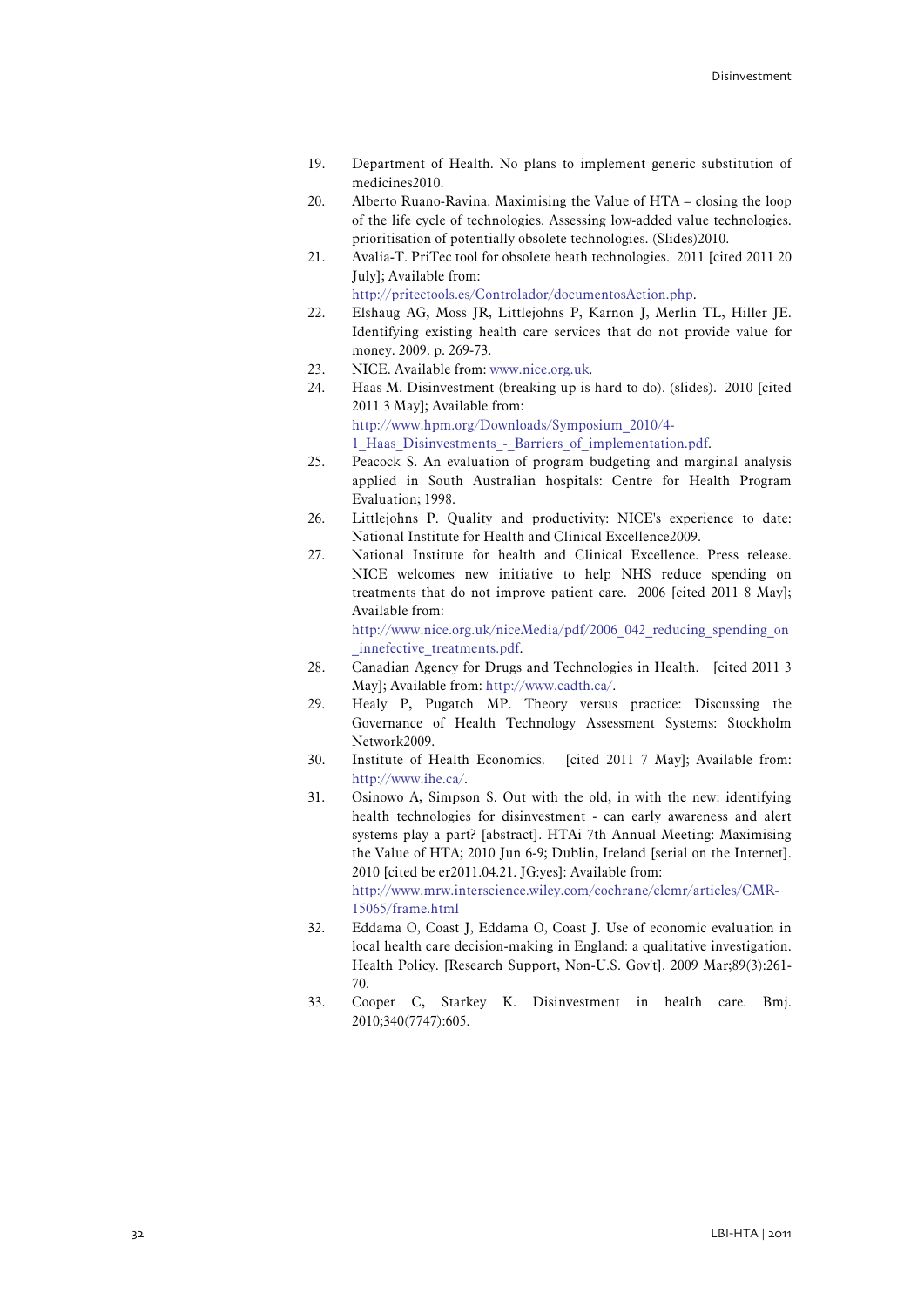# <span id="page-34-0"></span>7 Appendices

## <span id="page-34-1"></span>7.1 Search strategies

#### Search strategy for Medline

Date: 15 April 2011

Database: Ovid MEDLINE

- 1. disinvestment\*.mp.
- 2. Obsolete technology.mp.
- 3. Obsolete technologies.mp.
- 4. (Obsolescence adj3 (technolog\* or intervention\*)).mp. [mp=protocol supplementary concept, rare disease supplementary concept, title, original title, abstract, name of substance word, subject heading word, unique identifier]
- 5. ineffective intervention\*.mp.
- 6. ineffective technology.mp.
- 7. ineffective technologies.mp.
- 8. 1 or 2 or 3 or 4 or 5 or 6 or 7

### Search strategy for Embase

Date: 18 April 2011

Database: EMBASE

- 1. disinvest\*
- 2. 'obsolete technology'
- 3. 'obsolete technologies'
- 4. obsolescence NEAR/2 (technolog\* OR intervention\*)
- 5. 'ineffective intervention'
- 6. 'ineffective interventions'
- 7. 'ineffective technology'
- 8. 'ineffective technologies'
- 9. #2 OR #3 OR #4 OR #5 OR #6 OR #7 OR #8 OR #9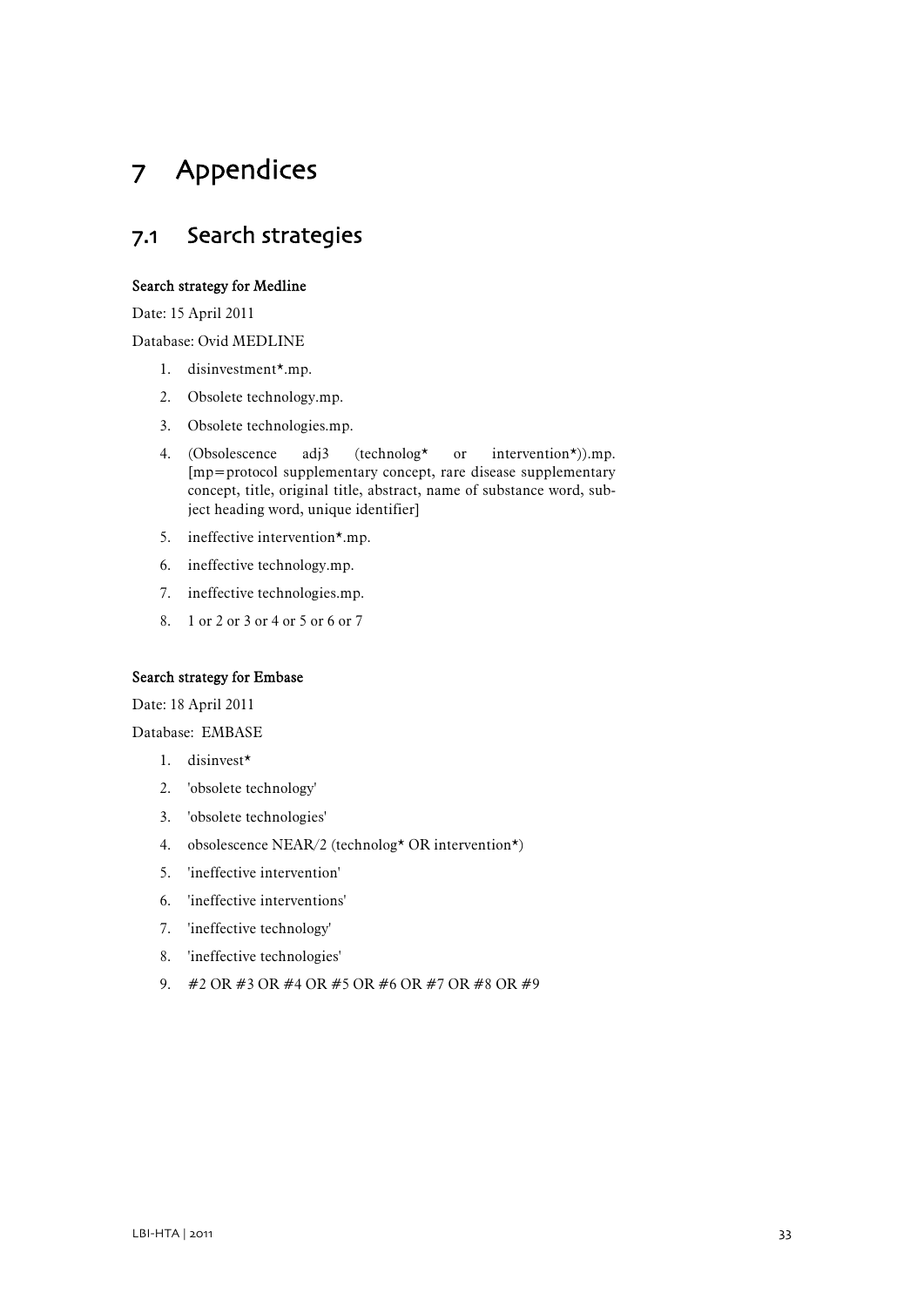#### Search strategy for CRD

Date: 19 April 2011

Database: Centre for Reviews and Dissemination database

1. (disinvestment\*) OR (Obsolete NEAR technolog\*) OR (Obsolescence) OR (ineffective NEAR intervention\*) OR (ineffective NEAR technolog\*)

#### Search strategy for Cochrane Collaboration

Date: 18 April 2011

Database: Cochrane Library

- 1. disinvestment\*
- 2. Obsolete technolog\*
- 3. Obsolescence
- 4. "ineffective intervention"
- 5. "ineffective interventions"
- 6. ineffective NEAR technolog\*
- 7. (#1 OR #2 OR #3 OR #4 OR #5 OR #6)